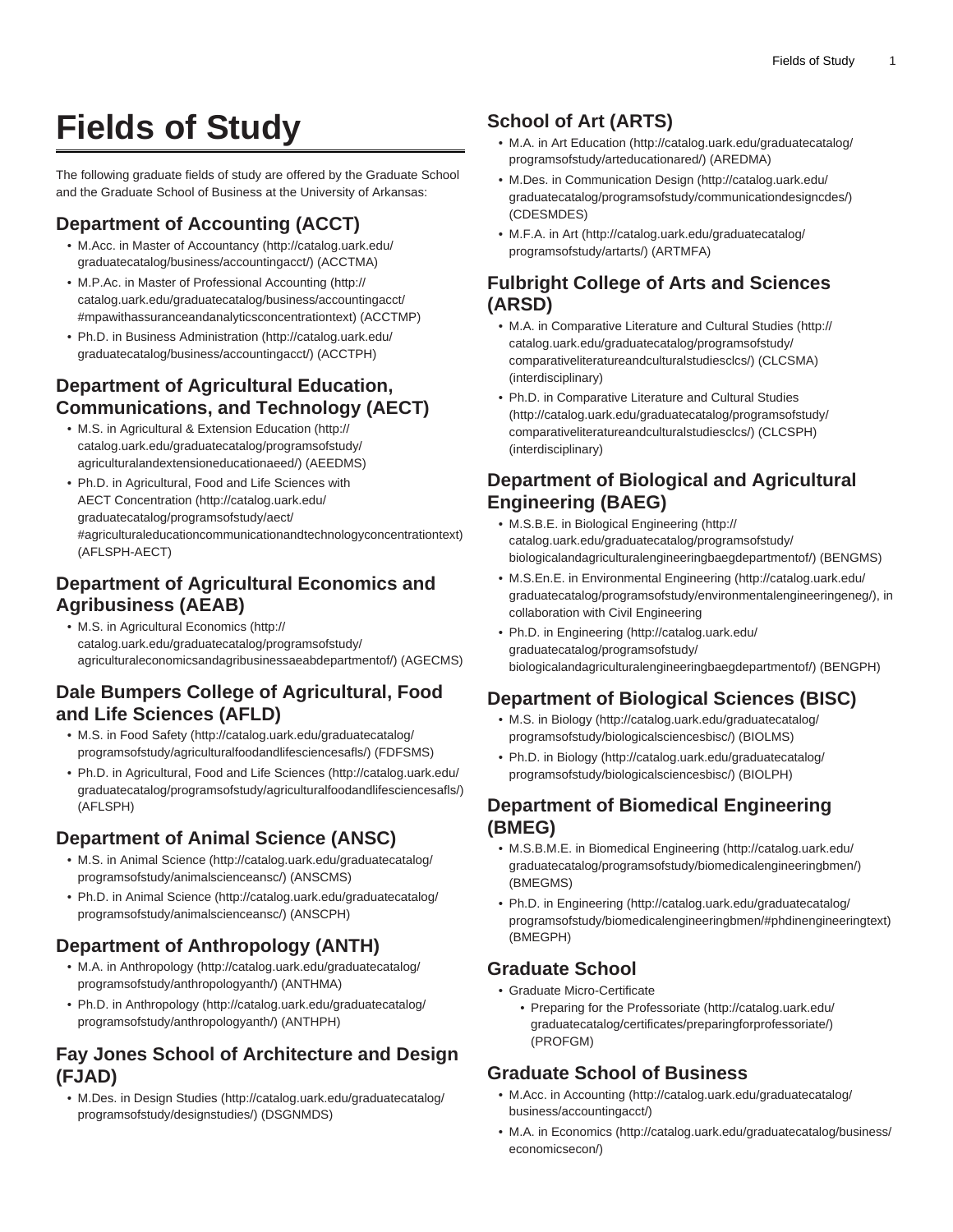- M.B.A. in [Business Administration](http://catalog.uark.edu/graduatecatalog/business/businessadministrationwcob/) ([http://catalog.uark.edu/](http://catalog.uark.edu/graduatecatalog/business/businessadministrationwcob/) [graduatecatalog/business/businessadministrationwcob/\)](http://catalog.uark.edu/graduatecatalog/business/businessadministrationwcob/)
- [M.B.A./J.D.](http://catalog.uark.edu/graduatecatalog/business/businessadministrationwcob/) [\(http://catalog.uark.edu/graduatecatalog/business/](http://catalog.uark.edu/graduatecatalog/business/businessadministrationwcob/) [businessadministrationwcob/](http://catalog.uark.edu/graduatecatalog/business/businessadministrationwcob/)), dual degree
- [M.B.A./M.P.S.](http://catalog.uark.edu/graduatecatalog/business/businessadministrationwcob/) [\(http://catalog.uark.edu/graduatecatalog/business/](http://catalog.uark.edu/graduatecatalog/business/businessadministrationwcob/) [businessadministrationwcob/](http://catalog.uark.edu/graduatecatalog/business/businessadministrationwcob/)) dual degree
- M.I.S. in [Information Systems](http://catalog.uark.edu/graduatecatalog/business/informationsystemsisys/) [\(http://catalog.uark.edu/](http://catalog.uark.edu/graduatecatalog/business/informationsystemsisys/) [graduatecatalog/business/informationsystemsisys/](http://catalog.uark.edu/graduatecatalog/business/informationsystemsisys/))
- Ph.D. in [Business Administration](http://catalog.uark.edu/graduatecatalog/business/businessadministrationwcob/) ([http://catalog.uark.edu/](http://catalog.uark.edu/graduatecatalog/business/businessadministrationwcob/) [graduatecatalog/business/businessadministrationwcob/\)](http://catalog.uark.edu/graduatecatalog/business/businessadministrationwcob/)
- Ph.D. in [Economics](http://catalog.uark.edu/graduatecatalog/business/economicsecon/) ([http://catalog.uark.edu/graduatecatalog/](http://catalog.uark.edu/graduatecatalog/business/economicsecon/) [business/economicsecon/\)](http://catalog.uark.edu/graduatecatalog/business/economicsecon/)
- Graduate Certificates (non-degree) in the following:
	- [Business](http://catalog.uark.edu/graduatecatalog/business/businessadministrationwcob/) [\(http://catalog.uark.edu/graduatecatalog/business/](http://catalog.uark.edu/graduatecatalog/business/businessadministrationwcob/) [businessadministrationwcob/](http://catalog.uark.edu/graduatecatalog/business/businessadministrationwcob/))
	- [Enterprise Systems](http://catalog.uark.edu/graduatecatalog/business/informationsystemsisys/) [\(http://catalog.uark.edu/graduatecatalog/](http://catalog.uark.edu/graduatecatalog/business/informationsystemsisys/) [business/informationsystemsisys/\)](http://catalog.uark.edu/graduatecatalog/business/informationsystemsisys/)
	- [Entrepreneurship](http://catalog.uark.edu/graduatecatalog/business/businessadministrationwcob/) [\(http://catalog.uark.edu/graduatecatalog/](http://catalog.uark.edu/graduatecatalog/business/businessadministrationwcob/) [business/businessadministrationwcob/](http://catalog.uark.edu/graduatecatalog/business/businessadministrationwcob/))

### **Ralph E. Martin Department of Chemical Engineering (CHEG)**

- M.S.Ch.E. in [Chemical Engineering](http://catalog.uark.edu/graduatecatalog/programsofstudy/chemicalengineeringralphemartindepartmentofcheg/) [\(http://](http://catalog.uark.edu/graduatecatalog/programsofstudy/chemicalengineeringralphemartindepartmentofcheg/) [catalog.uark.edu/graduatecatalog/programsofstudy/](http://catalog.uark.edu/graduatecatalog/programsofstudy/chemicalengineeringralphemartindepartmentofcheg/) [chemicalengineeringralphemartindepartmentofcheg/\)](http://catalog.uark.edu/graduatecatalog/programsofstudy/chemicalengineeringralphemartindepartmentofcheg/) (CHEGMS)
- Ph.D. in [Engineering](http://catalog.uark.edu/graduatecatalog/programsofstudy/chemicalengineeringralphemartindepartmentofcheg/) [\(http://catalog.uark.edu/](http://catalog.uark.edu/graduatecatalog/programsofstudy/chemicalengineeringralphemartindepartmentofcheg/) [graduatecatalog/programsofstudy/](http://catalog.uark.edu/graduatecatalog/programsofstudy/chemicalengineeringralphemartindepartmentofcheg/) [chemicalengineeringralphemartindepartmentofcheg/\)](http://catalog.uark.edu/graduatecatalog/programsofstudy/chemicalengineeringralphemartindepartmentofcheg/) (CHEGPH)

### **Department of Chemistry & Biochemistry (CHBC)**

- M.S. in [Chemistry](http://catalog.uark.edu/graduatecatalog/programsofstudy/chemistryandbiochemistrychbcdepartmentof/) [\(http://catalog.uark.edu/graduatecatalog/](http://catalog.uark.edu/graduatecatalog/programsofstudy/chemistryandbiochemistrychbcdepartmentof/) [programsofstudy/chemistryandbiochemistrychbcdepartmentof/\)](http://catalog.uark.edu/graduatecatalog/programsofstudy/chemistryandbiochemistrychbcdepartmentof/) (CHEMMS)
- Ph.D. in [Chemistry](http://catalog.uark.edu/graduatecatalog/programsofstudy/chemistryandbiochemistrychbcdepartmentof/) ([http://catalog.uark.edu/graduatecatalog/](http://catalog.uark.edu/graduatecatalog/programsofstudy/chemistryandbiochemistrychbcdepartmentof/) [programsofstudy/chemistryandbiochemistrychbcdepartmentof/\)](http://catalog.uark.edu/graduatecatalog/programsofstudy/chemistryandbiochemistrychbcdepartmentof/) (CHEMPH)

### **Department of Civil Engineering (CVEG)**

- M.S.C.E. in [Civil Engineering](http://catalog.uark.edu/graduatecatalog/programsofstudy/civilengineeringcveg/) ([http://catalog.uark.edu/graduatecatalog/](http://catalog.uark.edu/graduatecatalog/programsofstudy/civilengineeringcveg/) [programsofstudy/civilengineeringcveg/](http://catalog.uark.edu/graduatecatalog/programsofstudy/civilengineeringcveg/)) (CVEGMS)
- M.S. in [Construction Management](http://catalog.uark.edu/graduatecatalog/programsofstudy/constructionmanagement/) ([http://catalog.uark.edu/](http://catalog.uark.edu/graduatecatalog/programsofstudy/constructionmanagement/) [graduatecatalog/programsofstudy/constructionmanagement/](http://catalog.uark.edu/graduatecatalog/programsofstudy/constructionmanagement/)) (CSMGMS)
- M.S.En.E. in [Environmental Engineering](http://catalog.uark.edu/graduatecatalog/programsofstudy/environmentalengineeringeneg/) ([http://catalog.uark.edu/](http://catalog.uark.edu/graduatecatalog/programsofstudy/environmentalengineeringeneg/) [graduatecatalog/programsofstudy/environmentalengineeringeneg/](http://catalog.uark.edu/graduatecatalog/programsofstudy/environmentalengineeringeneg/)) (ENEGMS)
- Ph.D. in [Engineering](http://catalog.uark.edu/graduatecatalog/programsofstudy/civilengineeringcveg/) [\(http://catalog.uark.edu/graduatecatalog/](http://catalog.uark.edu/graduatecatalog/programsofstudy/civilengineeringcveg/) [programsofstudy/civilengineeringcveg/](http://catalog.uark.edu/graduatecatalog/programsofstudy/civilengineeringcveg/)) (CVEGPH)

#### **Department of Communication (COMM)**

• M.A. in [Communication](http://catalog.uark.edu/graduatecatalog/programsofstudy/communicationcomm/) ([http://catalog.uark.edu/graduatecatalog/](http://catalog.uark.edu/graduatecatalog/programsofstudy/communicationcomm/) [programsofstudy/communicationcomm/\)](http://catalog.uark.edu/graduatecatalog/programsofstudy/communicationcomm/) (COMMMA)

### **Department of Computer Science & Computer Engineering (CSCE)**

- M.S. in [Computer Science](http://catalog.uark.edu/graduatecatalog/programsofstudy/computerscienceandcomputerengineeringcsce/) [\(http://catalog.uark.edu/graduatecatalog/](http://catalog.uark.edu/graduatecatalog/programsofstudy/computerscienceandcomputerengineeringcsce/) [programsofstudy/computerscienceandcomputerengineeringcsce/\)](http://catalog.uark.edu/graduatecatalog/programsofstudy/computerscienceandcomputerengineeringcsce/) (CSCEMS)
- MS.Cmp.E. in [Computer Engineering](http://catalog.uark.edu/graduatecatalog/programsofstudy/computerscienceandcomputerengineeringcsce/) ([http://](http://catalog.uark.edu/graduatecatalog/programsofstudy/computerscienceandcomputerengineeringcsce/) [catalog.uark.edu/graduatecatalog/programsofstudy/](http://catalog.uark.edu/graduatecatalog/programsofstudy/computerscienceandcomputerengineeringcsce/) [computerscienceandcomputerengineeringcsce/\)](http://catalog.uark.edu/graduatecatalog/programsofstudy/computerscienceandcomputerengineeringcsce/) (CENGMS)
- Ph.D. in [Computer Science](http://catalog.uark.edu/graduatecatalog/programsofstudy/computerscienceandcomputerengineeringcsce/) ([http://catalog.uark.edu/graduatecatalog/](http://catalog.uark.edu/graduatecatalog/programsofstudy/computerscienceandcomputerengineeringcsce/) [programsofstudy/computerscienceandcomputerengineeringcsce/\)](http://catalog.uark.edu/graduatecatalog/programsofstudy/computerscienceandcomputerengineeringcsce/) (CSCEPH)
- Ph.D. in [Engineering \(http://catalog.uark.edu/graduatecatalog/](http://catalog.uark.edu/graduatecatalog/programsofstudy/computerscienceandcomputerengineeringcsce/#phdincomputerengineeringtext) [programsofstudy/computerscienceandcomputerengineeringcsce/](http://catalog.uark.edu/graduatecatalog/programsofstudy/computerscienceandcomputerengineeringcsce/#phdincomputerengineeringtext) [#phdincomputerengineeringtext](http://catalog.uark.edu/graduatecatalog/programsofstudy/computerscienceandcomputerengineeringcsce/#phdincomputerengineeringtext)) (CENGPH)

#### **Department of Crop, Soil and Environmental Sciences (CSES)**

- M.S. in [Crop, Soil & Environmental Sciences](http://catalog.uark.edu/graduatecatalog/programsofstudy/cropsoilandenvironmentalsciencescses/) ([http://](http://catalog.uark.edu/graduatecatalog/programsofstudy/cropsoilandenvironmentalsciencescses/) [catalog.uark.edu/graduatecatalog/programsofstudy/](http://catalog.uark.edu/graduatecatalog/programsofstudy/cropsoilandenvironmentalsciencescses/) [cropsoilandenvironmentalsciencescses/](http://catalog.uark.edu/graduatecatalog/programsofstudy/cropsoilandenvironmentalsciencescses/)) (CSESMS)
- Ph.D. in [Crop, Soil & Environmental Sciences \(http://](http://catalog.uark.edu/graduatecatalog/programsofstudy/cropsoilandenvironmentalsciencescses/) [catalog.uark.edu/graduatecatalog/programsofstudy/](http://catalog.uark.edu/graduatecatalog/programsofstudy/cropsoilandenvironmentalsciencescses/) [cropsoilandenvironmentalsciencescses/](http://catalog.uark.edu/graduatecatalog/programsofstudy/cropsoilandenvironmentalsciencescses/)) (CSESPH)

#### **Department of Curriculum and Instruction (CIED)**

- M.A.T. in [Elementary Education](http://catalog.uark.edu/graduatecatalog/programsofstudy/elementaryeducationmat/) ([http://catalog.uark.edu/](http://catalog.uark.edu/graduatecatalog/programsofstudy/elementaryeducationmat/) [graduatecatalog/programsofstudy/elementaryeducationmat/](http://catalog.uark.edu/graduatecatalog/programsofstudy/elementaryeducationmat/)) (ELEDMA)
- M.A.T. in [Teacher Education \(http://catalog.uark.edu/graduatecatalog/](http://catalog.uark.edu/graduatecatalog/programsofstudy/teachereducation/) [programsofstudy/teachereducation/\)](http://catalog.uark.edu/graduatecatalog/programsofstudy/teachereducation/) (EDUCMA)
- M.Ed. in [Career and Technical Education](http://catalog.uark.edu/graduatecatalog/programsofstudy/careerandtechnicaleducationcatemed/) ([http://](http://catalog.uark.edu/graduatecatalog/programsofstudy/careerandtechnicaleducationcatemed/) [catalog.uark.edu/graduatecatalog/programsofstudy/](http://catalog.uark.edu/graduatecatalog/programsofstudy/careerandtechnicaleducationcatemed/) [careerandtechnicaleducationcatemed/](http://catalog.uark.edu/graduatecatalog/programsofstudy/careerandtechnicaleducationcatemed/)) (CATEME)
- M.Ed. in [Curriculum and Instruction](http://catalog.uark.edu/graduatecatalog/programsofstudy/curriculumandinstructiondepartmentofcied/) [\(http://](http://catalog.uark.edu/graduatecatalog/programsofstudy/curriculumandinstructiondepartmentofcied/) [catalog.uark.edu/graduatecatalog/programsofstudy/](http://catalog.uark.edu/graduatecatalog/programsofstudy/curriculumandinstructiondepartmentofcied/) [curriculumandinstructiondepartmentofcied/\)](http://catalog.uark.edu/graduatecatalog/programsofstudy/curriculumandinstructiondepartmentofcied/) (CIEDME)
- M.Ed. in [Educational Equity](http://catalog.uark.edu/graduatecatalog/programsofstudy/educationalequityedeq/) ([http://catalog.uark.edu/graduatecatalog/](http://catalog.uark.edu/graduatecatalog/programsofstudy/educationalequityedeq/) [programsofstudy/educationalequityedeq/](http://catalog.uark.edu/graduatecatalog/programsofstudy/educationalequityedeq/)) (EDEQME)
- M.Ed. in [Educational Leadership](http://catalog.uark.edu/graduatecatalog/programsofstudy/educationalleadershipedlemededsedd/) [\(http://](http://catalog.uark.edu/graduatecatalog/programsofstudy/educationalleadershipedlemededsedd/) [catalog.uark.edu/graduatecatalog/programsofstudy/](http://catalog.uark.edu/graduatecatalog/programsofstudy/educationalleadershipedlemededsedd/) [educationalleadershipedlemededsedd/](http://catalog.uark.edu/graduatecatalog/programsofstudy/educationalleadershipedlemededsedd/)) (EDLEME)
- M.Ed. in [Educational Technology](http://catalog.uark.edu/graduatecatalog/programsofstudy/educationaltechnologyetecmed/) [\(http://catalog.uark.edu/](http://catalog.uark.edu/graduatecatalog/programsofstudy/educationaltechnologyetecmed/) [graduatecatalog/programsofstudy/educationaltechnologyetecmed/](http://catalog.uark.edu/graduatecatalog/programsofstudy/educationaltechnologyetecmed/)) (ETECME)
- M.Ed. in [Special Education](http://catalog.uark.edu/graduatecatalog/programsofstudy/specialeducationspedmed/) ([http://catalog.uark.edu/graduatecatalog/](http://catalog.uark.edu/graduatecatalog/programsofstudy/specialeducationspedmed/) [programsofstudy/specialeducationspedmed/\)](http://catalog.uark.edu/graduatecatalog/programsofstudy/specialeducationspedmed/) (SPEDME)
- M.Ed. in [Teaching English to Speakers of Other Languages](http://catalog.uark.edu/graduatecatalog/programsofstudy/teachingenglishtospeakersofotherlanguages/) ([http://catalog.uark.edu/graduatecatalog/programsofstudy/](http://catalog.uark.edu/graduatecatalog/programsofstudy/teachingenglishtospeakersofotherlanguages/) [teachingenglishtospeakersofotherlanguages/\)](http://catalog.uark.edu/graduatecatalog/programsofstudy/teachingenglishtospeakersofotherlanguages/) (TESLME)
- Ed.S. in [Curriculum and Instruction](http://catalog.uark.edu/graduatecatalog/programsofstudy/curriculumandinstructiondepartmentofcied/) ([http://](http://catalog.uark.edu/graduatecatalog/programsofstudy/curriculumandinstructiondepartmentofcied/) [catalog.uark.edu/graduatecatalog/programsofstudy/](http://catalog.uark.edu/graduatecatalog/programsofstudy/curriculumandinstructiondepartmentofcied/) [curriculumandinstructiondepartmentofcied/\)](http://catalog.uark.edu/graduatecatalog/programsofstudy/curriculumandinstructiondepartmentofcied/) (CIEDES)
- Ed.S. in [Educational Leadership](http://catalog.uark.edu/graduatecatalog/programsofstudy/educationalleadershipedlemededsedd/) ([http://](http://catalog.uark.edu/graduatecatalog/programsofstudy/educationalleadershipedlemededsedd/) [catalog.uark.edu/graduatecatalog/programsofstudy/](http://catalog.uark.edu/graduatecatalog/programsofstudy/educationalleadershipedlemededsedd/) [educationalleadershipedlemededsedd/](http://catalog.uark.edu/graduatecatalog/programsofstudy/educationalleadershipedlemededsedd/)) (EDLEES)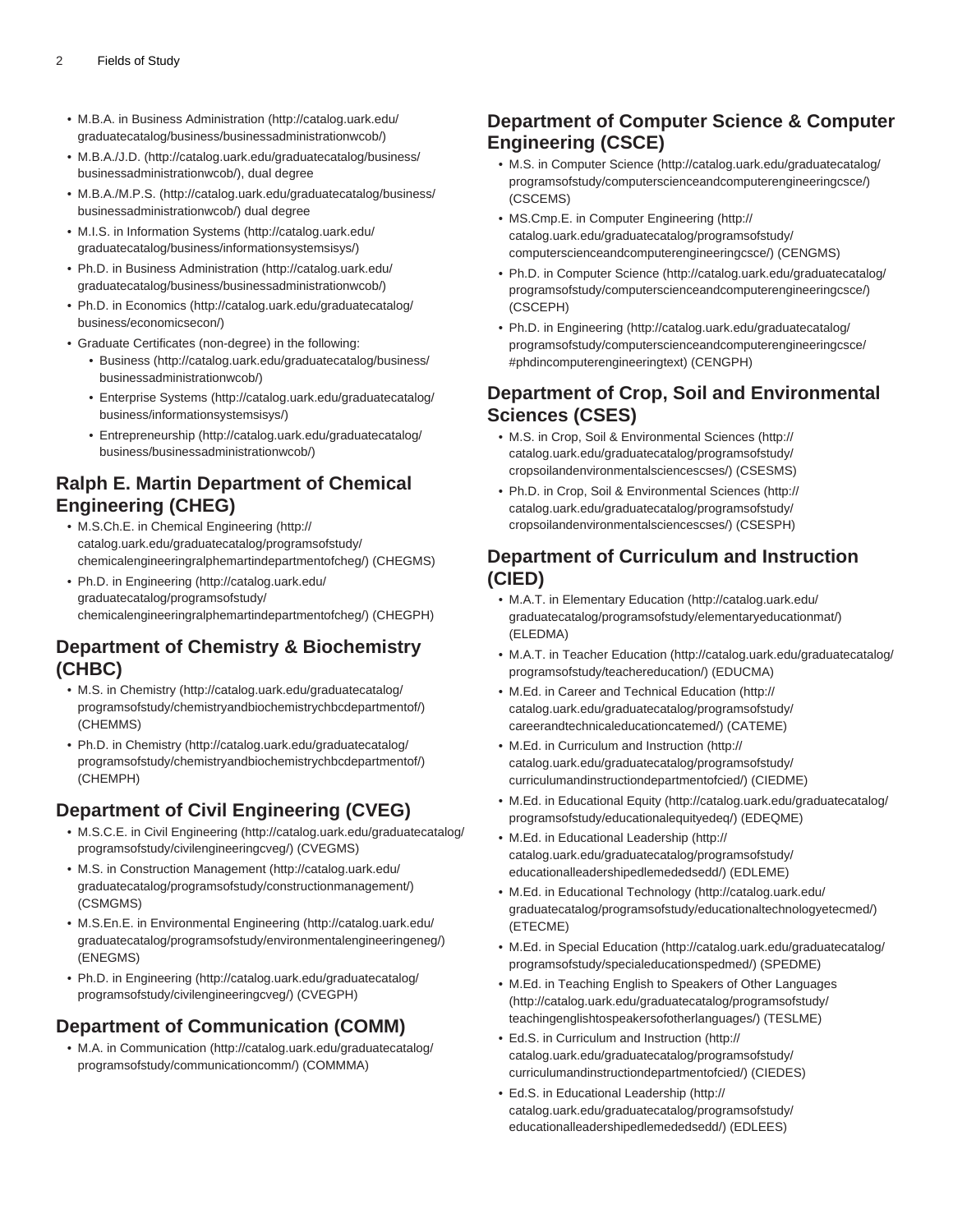- Ed.D. in [Educational Leadership](http://catalog.uark.edu/graduatecatalog/programsofstudy/educationalleadershipedlemededsedd/) [\(http://](http://catalog.uark.edu/graduatecatalog/programsofstudy/educationalleadershipedlemededsedd/) [catalog.uark.edu/graduatecatalog/programsofstudy/](http://catalog.uark.edu/graduatecatalog/programsofstudy/educationalleadershipedlemededsedd/) [educationalleadershipedlemededsedd/\)](http://catalog.uark.edu/graduatecatalog/programsofstudy/educationalleadershipedlemededsedd/) (EDLEED)
- Ph.D. in [Curriculum and Instruction](http://catalog.uark.edu/graduatecatalog/programsofstudy/curriculumandinstructiondepartmentofcied/) ([http://](http://catalog.uark.edu/graduatecatalog/programsofstudy/curriculumandinstructiondepartmentofcied/) [catalog.uark.edu/graduatecatalog/programsofstudy/](http://catalog.uark.edu/graduatecatalog/programsofstudy/curriculumandinstructiondepartmentofcied/) [curriculumandinstructiondepartmentofcied/\)](http://catalog.uark.edu/graduatecatalog/programsofstudy/curriculumandinstructiondepartmentofcied/) (CIEDPH)
- Graduate Certificates (non-degree) in the following:
	- [Applied Behavior Analysis](http://catalog.uark.edu/graduatecatalog/programsofstudy/specialeducationspedmed/) [\(http://catalog.uark.edu/](http://catalog.uark.edu/graduatecatalog/programsofstudy/specialeducationspedmed/) [graduatecatalog/programsofstudy/specialeducationspedmed/](http://catalog.uark.edu/graduatecatalog/programsofstudy/specialeducationspedmed/)) (APBAGC)
	- [Arkansas Curriculum/Program Administrator](http://catalog.uark.edu/graduatecatalog/programsofstudy/educationalleadershipedlemededsedd/) [\(http://](http://catalog.uark.edu/graduatecatalog/programsofstudy/educationalleadershipedlemededsedd/) [catalog.uark.edu/graduatecatalog/programsofstudy/](http://catalog.uark.edu/graduatecatalog/programsofstudy/educationalleadershipedlemededsedd/) [educationalleadershipedlemededsedd/\)](http://catalog.uark.edu/graduatecatalog/programsofstudy/educationalleadershipedlemededsedd/) (ACPAMC)
	- [Autism Spectrum Disorders](http://catalog.uark.edu/graduatecatalog/programsofstudy/specialeducationspedmed/) [\(http://catalog.uark.edu/](http://catalog.uark.edu/graduatecatalog/programsofstudy/specialeducationspedmed/) [graduatecatalog/programsofstudy/specialeducationspedmed/](http://catalog.uark.edu/graduatecatalog/programsofstudy/specialeducationspedmed/)) (AUTSGC)
	- [Building-Level Administration](http://catalog.uark.edu/graduatecatalog/programsofstudy/educationalleadershipedlemededsedd/) [\(http://](http://catalog.uark.edu/graduatecatalog/programsofstudy/educationalleadershipedlemededsedd/) [catalog.uark.edu/graduatecatalog/programsofstudy/](http://catalog.uark.edu/graduatecatalog/programsofstudy/educationalleadershipedlemededsedd/) [educationalleadershipedlemededsedd/\)](http://catalog.uark.edu/graduatecatalog/programsofstudy/educationalleadershipedlemededsedd/) (PSBLMC)
	- [District-Level Administration](http://catalog.uark.edu/graduatecatalog/programsofstudy/district-level-administration-psdl/) [\(http://catalog.uark.edu/](http://catalog.uark.edu/graduatecatalog/programsofstudy/district-level-administration-psdl/) [graduatecatalog/programsofstudy/district-level-administration](http://catalog.uark.edu/graduatecatalog/programsofstudy/district-level-administration-psdl/)[psdl/\)](http://catalog.uark.edu/graduatecatalog/programsofstudy/district-level-administration-psdl/) (PSDLMC)
	- [K-12 Online Teaching](http://catalog.uark.edu/graduatecatalog/programsofstudy/educationaltechnologyetecmed/) [\(http://catalog.uark.edu/graduatecatalog/](http://catalog.uark.edu/graduatecatalog/programsofstudy/educationaltechnologyetecmed/) [programsofstudy/educationaltechnologyetecmed/](http://catalog.uark.edu/graduatecatalog/programsofstudy/educationaltechnologyetecmed/)) (ETECGC)
	- [Special Education Transition Services](http://catalog.uark.edu/graduatecatalog/certificates/specialeducationtransitionservices/) [\(http://catalog.uark.edu/](http://catalog.uark.edu/graduatecatalog/certificates/specialeducationtransitionservices/) [graduatecatalog/certificates/specialeducationtransitionservices/\)](http://catalog.uark.edu/graduatecatalog/certificates/specialeducationtransitionservices/) (SPTSGC)
	- [STEM Education for Early Childhood](http://catalog.uark.edu/graduatecatalog/programsofstudy/stem-education-stem/) [\(http://catalog.uark.edu/](http://catalog.uark.edu/graduatecatalog/programsofstudy/stem-education-stem/) [graduatecatalog/programsofstudy/stem-education-stem/](http://catalog.uark.edu/graduatecatalog/programsofstudy/stem-education-stem/)) (K-4) (STEMGC)

### **Department of Economics (ECON)**

- M.A. in [Economics](http://catalog.uark.edu/graduatecatalog/business/economicsecon/) [\(http://catalog.uark.edu/graduatecatalog/business/](http://catalog.uark.edu/graduatecatalog/business/economicsecon/) [economicsecon/\)](http://catalog.uark.edu/graduatecatalog/business/economicsecon/) (ECONMA)
- M.S. in [Economic Analytics](http://catalog.uark.edu/graduatecatalog/business/economicsanalytics/) [\(http://catalog.uark.edu/graduatecatalog/](http://catalog.uark.edu/graduatecatalog/business/economicsanalytics/) [business/economicsanalytics/](http://catalog.uark.edu/graduatecatalog/business/economicsanalytics/)) (ECANMS)
- Ph.D. in [Economics](http://catalog.uark.edu/graduatecatalog/business/economicsecon/) ([http://catalog.uark.edu/graduatecatalog/](http://catalog.uark.edu/graduatecatalog/business/economicsecon/) [business/economicsecon/\)](http://catalog.uark.edu/graduatecatalog/business/economicsecon/) (ECONPH)

### **Department of Education Reform (EDRE)**

• PhD. in [Education Policy \(http://catalog.uark.edu/graduatecatalog/](http://catalog.uark.edu/graduatecatalog/programsofstudy/educationpolicyedpo/) [programsofstudy/educationpolicyedpo/\)](http://catalog.uark.edu/graduatecatalog/programsofstudy/educationpolicyedpo/) (EDPOPH)

### **Department of Electrical Engineering (ELEG)**

- M.S.E.E. in [Electrical Engineering \(http://catalog.uark.edu/](http://catalog.uark.edu/graduatecatalog/programsofstudy/electricalengineeringeleg/) [graduatecatalog/programsofstudy/electricalengineeringeleg/](http://catalog.uark.edu/graduatecatalog/programsofstudy/electricalengineeringeleg/)) (ELEGMS)
- Ph.D. in [Engineering](http://catalog.uark.edu/graduatecatalog/programsofstudy/electricalengineeringeleg/) [\(http://catalog.uark.edu/graduatecatalog/](http://catalog.uark.edu/graduatecatalog/programsofstudy/electricalengineeringeleg/) [programsofstudy/electricalengineeringeleg/\)](http://catalog.uark.edu/graduatecatalog/programsofstudy/electricalengineeringeleg/) (ELEGPH)

# **College of Engineering (ENGR)**

• M.S.E. in [Engineering](http://catalog.uark.edu/graduatecatalog/programsofstudy/engineeringcollegeofengr/) [\(http://catalog.uark.edu/graduatecatalog/](http://catalog.uark.edu/graduatecatalog/programsofstudy/engineeringcollegeofengr/) [programsofstudy/engineeringcollegeofengr/\)](http://catalog.uark.edu/graduatecatalog/programsofstudy/engineeringcollegeofengr/) (ENGRME)

# **Department of English (ENGL)**

- M.A. in [English](http://catalog.uark.edu/graduatecatalog/programsofstudy/englishengl/) [\(http://catalog.uark.edu/graduatecatalog/](http://catalog.uark.edu/graduatecatalog/programsofstudy/englishengl/) [programsofstudy/englishengl/](http://catalog.uark.edu/graduatecatalog/programsofstudy/englishengl/)) (ENGLMA)
- M.F.A. in [Creative Writing](http://catalog.uark.edu/graduatecatalog/programsofstudy/creativewritingcrwr/) [\(http://catalog.uark.edu/graduatecatalog/](http://catalog.uark.edu/graduatecatalog/programsofstudy/creativewritingcrwr/) [programsofstudy/creativewritingcrwr/](http://catalog.uark.edu/graduatecatalog/programsofstudy/creativewritingcrwr/)) (CRWRMF)
- Ph.D. in [English](http://catalog.uark.edu/graduatecatalog/programsofstudy/englishengl/) ([http://catalog.uark.edu/graduatecatalog/](http://catalog.uark.edu/graduatecatalog/programsofstudy/englishengl/) [programsofstudy/englishengl/\)](http://catalog.uark.edu/graduatecatalog/programsofstudy/englishengl/) (ENGLPH)
- Graduate Certificate (non-degree) in [Technical Writing and Public](http://catalog.uark.edu/graduatecatalog/programsofstudy/englishengl/) [Rhetorics](http://catalog.uark.edu/graduatecatalog/programsofstudy/englishengl/) ([http://catalog.uark.edu/graduatecatalog/programsofstudy/](http://catalog.uark.edu/graduatecatalog/programsofstudy/englishengl/) [englishengl/\)](http://catalog.uark.edu/graduatecatalog/programsofstudy/englishengl/) (TWRHGC)

### **Department of Entomology and Plant Pathology (ENTO-PLPA)**

- M.S. in [Entomology \(http://catalog.uark.edu/graduatecatalog/](http://catalog.uark.edu/graduatecatalog/programsofstudy/entomologyento/) [programsofstudy/entomologyento/](http://catalog.uark.edu/graduatecatalog/programsofstudy/entomologyento/)) (ENTOMS)
- M.S. in [Plant Pathology](http://catalog.uark.edu/graduatecatalog/programsofstudy/plantpathologyplpa/) [\(http://catalog.uark.edu/graduatecatalog/](http://catalog.uark.edu/graduatecatalog/programsofstudy/plantpathologyplpa/) [programsofstudy/plantpathologyplpa/](http://catalog.uark.edu/graduatecatalog/programsofstudy/plantpathologyplpa/)) (PLPAMS)
- Ph.D. in [Agricultural, Food and Life Sciences with \(http://](http://catalog.uark.edu/graduatecatalog/programsofstudy/entomologyento/#entomologyconcentrationtext) [catalog.uark.edu/graduatecatalog/programsofstudy/entomologyento/](http://catalog.uark.edu/graduatecatalog/programsofstudy/entomologyento/#entomologyconcentrationtext) [#entomologyconcentrationtext\)](http://catalog.uark.edu/graduatecatalog/programsofstudy/entomologyento/#entomologyconcentrationtext)[Entomology Concentration](http://catalog.uark.edu/graduatecatalog/programsofstudy/entomologyento/) ([http://catalog.uark.edu/graduatecatalog/programsofstudy/](http://catalog.uark.edu/graduatecatalog/programsofstudy/entomologyento/) [entomologyento/](http://catalog.uark.edu/graduatecatalog/programsofstudy/entomologyento/)) (AFLSPH-ENTO)
- Ph.D. in [Agricultural, Food and Life Sciences with](http://catalog.uark.edu/graduatecatalog/programsofstudy/plantpathologyplpa/#phdinaflswithplantpathologyconcentrationtext) [Plant Pathology Concentration](http://catalog.uark.edu/graduatecatalog/programsofstudy/plantpathologyplpa/#phdinaflswithplantpathologyconcentrationtext) [\(http://catalog.uark.edu/](http://catalog.uark.edu/graduatecatalog/programsofstudy/plantpathologyplpa/#phdinaflswithplantpathologyconcentrationtext) [graduatecatalog/programsofstudy/plantpathologyplpa/](http://catalog.uark.edu/graduatecatalog/programsofstudy/plantpathologyplpa/#phdinaflswithplantpathologyconcentrationtext) [#phdinaflswithplantpathologyconcentrationtext\)](http://catalog.uark.edu/graduatecatalog/programsofstudy/plantpathologyplpa/#phdinaflswithplantpathologyconcentrationtext) (AFLSPH-PLPA)

### **Department of Finance (FINN)**

- M.S. in [Finance](http://catalog.uark.edu/graduatecatalog/business/financefinn/) ([http://catalog.uark.edu/graduatecatalog/business/](http://catalog.uark.edu/graduatecatalog/business/financefinn/) [financefinn/](http://catalog.uark.edu/graduatecatalog/business/financefinn/)) (FINNMS)
- Ph.D. in [Business Administration](http://catalog.uark.edu/graduatecatalog/business/businessadministrationwcob/) [\(http://catalog.uark.edu/](http://catalog.uark.edu/graduatecatalog/business/businessadministrationwcob/) [graduatecatalog/business/businessadministrationwcob/\)](http://catalog.uark.edu/graduatecatalog/business/businessadministrationwcob/) (BADMPH)

### **Department of Food Science (FDSC)**

- M.S. in [Food Science](http://catalog.uark.edu/graduatecatalog/programsofstudy/foodsciencefdsc/) [\(http://catalog.uark.edu/graduatecatalog/](http://catalog.uark.edu/graduatecatalog/programsofstudy/foodsciencefdsc/) [programsofstudy/foodsciencefdsc/\)](http://catalog.uark.edu/graduatecatalog/programsofstudy/foodsciencefdsc/) (FDSCMS)
- Ph.D. in [Food Science](http://catalog.uark.edu/graduatecatalog/programsofstudy/foodsciencefdsc/) ([http://catalog.uark.edu/graduatecatalog/](http://catalog.uark.edu/graduatecatalog/programsofstudy/foodsciencefdsc/) [programsofstudy/foodsciencefdsc/\)](http://catalog.uark.edu/graduatecatalog/programsofstudy/foodsciencefdsc/) (FDSCPH)

# **Department of Geosciences (GEOS)**

- M.S. in [Geography](http://catalog.uark.edu/graduatecatalog/programsofstudy/geosciencesdepartmentofgeos/) ([http://catalog.uark.edu/graduatecatalog/](http://catalog.uark.edu/graduatecatalog/programsofstudy/geosciencesdepartmentofgeos/) [programsofstudy/geosciencesdepartmentofgeos/](http://catalog.uark.edu/graduatecatalog/programsofstudy/geosciencesdepartmentofgeos/)) (GEOGMS)
- M.S. in [Geology](http://catalog.uark.edu/graduatecatalog/programsofstudy/geosciencesdepartmentofgeos/) ([http://catalog.uark.edu/graduatecatalog/](http://catalog.uark.edu/graduatecatalog/programsofstudy/geosciencesdepartmentofgeos/) [programsofstudy/geosciencesdepartmentofgeos/](http://catalog.uark.edu/graduatecatalog/programsofstudy/geosciencesdepartmentofgeos/)) (GEOLMS)
- Ph.D. in [Geosciences](http://catalog.uark.edu/graduatecatalog/programsofstudy/geosciencesdepartmentofgeos/) [\(http://catalog.uark.edu/graduatecatalog/](http://catalog.uark.edu/graduatecatalog/programsofstudy/geosciencesdepartmentofgeos/) [programsofstudy/geosciencesdepartmentofgeos/](http://catalog.uark.edu/graduatecatalog/programsofstudy/geosciencesdepartmentofgeos/)) (GEOSPH)
- Graduate Certificate in [Geospatial Technologies](http://catalog.uark.edu/graduatecatalog/programsofstudy/geosciencesdepartmentofgeos/) [\(http://](http://catalog.uark.edu/graduatecatalog/programsofstudy/geosciencesdepartmentofgeos/) [catalog.uark.edu/graduatecatalog/programsofstudy/](http://catalog.uark.edu/graduatecatalog/programsofstudy/geosciencesdepartmentofgeos/) [geosciencesdepartmentofgeos/](http://catalog.uark.edu/graduatecatalog/programsofstudy/geosciencesdepartmentofgeos/)) (GISTGC)

#### **Department of Health, Human Performance and Recreation (HHPR)**

- M.AT. in [Athletic Training \(http://catalog.uark.edu/](http://catalog.uark.edu/graduatecatalog/programsofstudy/healthhumanperformanceandrecreationhhprdepartmentof/) [graduatecatalog/programsofstudy/](http://catalog.uark.edu/graduatecatalog/programsofstudy/healthhumanperformanceandrecreationhhprdepartmentof/) [healthhumanperformanceandrecreationhhprdepartmentof/\)](http://catalog.uark.edu/graduatecatalog/programsofstudy/healthhumanperformanceandrecreationhhprdepartmentof/) (ATTRMA)
- M.Ed. in [Physical Education](http://catalog.uark.edu/graduatecatalog/programsofstudy/physicaleducationphedmed/) [\(http://catalog.uark.edu/graduatecatalog/](http://catalog.uark.edu/graduatecatalog/programsofstudy/physicaleducationphedmed/) [programsofstudy/physicaleducationphedmed/](http://catalog.uark.edu/graduatecatalog/programsofstudy/physicaleducationphedmed/)) (PHEDME)
- M.Ed. in [Recreation and Sport Management](http://catalog.uark.edu/graduatecatalog/programsofstudy/recreationandsportmanagementresmmededd/) [\(http://](http://catalog.uark.edu/graduatecatalog/programsofstudy/recreationandsportmanagementresmmededd/) [catalog.uark.edu/graduatecatalog/programsofstudy/](http://catalog.uark.edu/graduatecatalog/programsofstudy/recreationandsportmanagementresmmededd/) [recreationandsportmanagementresmmededd/](http://catalog.uark.edu/graduatecatalog/programsofstudy/recreationandsportmanagementresmmededd/)) (RESMME)
- M.P.H. in [Public Health](http://catalog.uark.edu/graduatecatalog/programsofstudy/publichealth/) [\(http://catalog.uark.edu/graduatecatalog/](http://catalog.uark.edu/graduatecatalog/programsofstudy/publichealth/) [programsofstudy/publichealth/\)](http://catalog.uark.edu/graduatecatalog/programsofstudy/publichealth/) (PBHLMPH)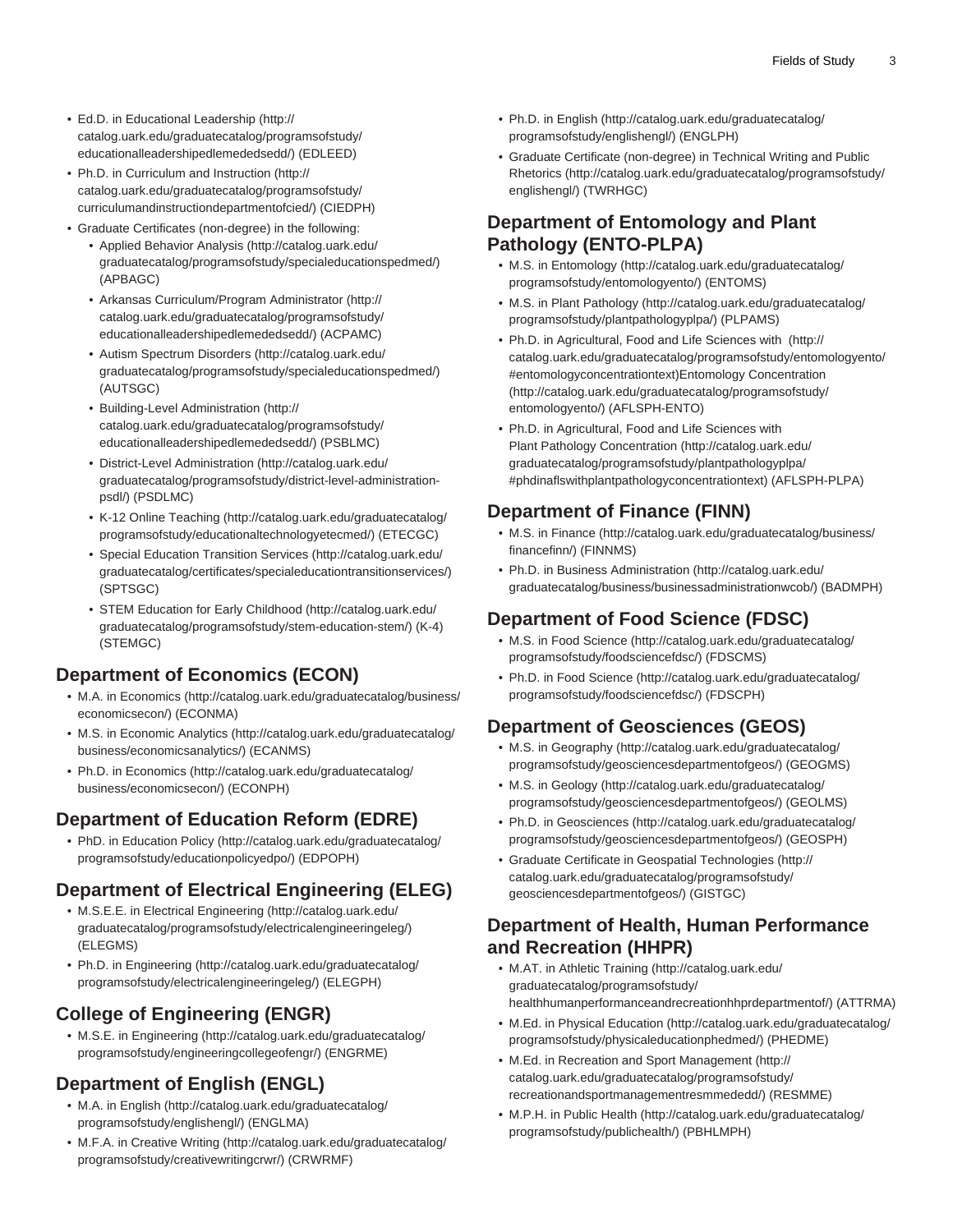- M.S. in [Exercise Science](http://catalog.uark.edu/graduatecatalog/programsofstudy/exercisescienceexscms/) [\(http://catalog.uark.edu/graduatecatalog/](http://catalog.uark.edu/graduatecatalog/programsofstudy/exercisescienceexscms/) [programsofstudy/exercisescienceexscms/](http://catalog.uark.edu/graduatecatalog/programsofstudy/exercisescienceexscms/)) (EXSCMS)
- Ph.D. in [Health, Sport and Exercise Science \(http://catalog.uark.edu/](http://catalog.uark.edu/graduatecatalog/healthsportandexercisescience/) [graduatecatalog/healthsportandexercisescience/\)](http://catalog.uark.edu/graduatecatalog/healthsportandexercisescience/) (HSESPH)

### **Department of History (HIST)**

- M.A. in [History](http://catalog.uark.edu/graduatecatalog/programsofstudy/historyhist/) ([http://catalog.uark.edu/graduatecatalog/](http://catalog.uark.edu/graduatecatalog/programsofstudy/historyhist/) [programsofstudy/historyhist/](http://catalog.uark.edu/graduatecatalog/programsofstudy/historyhist/)) (HISTMA)
- Ph.D. in [History \(http://catalog.uark.edu/graduatecatalog/](http://catalog.uark.edu/graduatecatalog/programsofstudy/historyhist/) [programsofstudy/historyhist/](http://catalog.uark.edu/graduatecatalog/programsofstudy/historyhist/)) (HISTPH)

### **Department of Horticulture (HORT)**

- M.S. in [Horticulture](http://catalog.uark.edu/graduatecatalog/programsofstudy/horticulturehort/) ([http://catalog.uark.edu/graduatecatalog/](http://catalog.uark.edu/graduatecatalog/programsofstudy/horticulturehort/) [programsofstudy/horticulturehort/](http://catalog.uark.edu/graduatecatalog/programsofstudy/horticulturehort/)) (HORTMS)
- Ph.D. in [Agricultural, Food and Life Sciences](http://catalog.uark.edu/graduatecatalog/programsofstudy/horticulturehort/) ([http://catalog.uark.edu/](http://catalog.uark.edu/graduatecatalog/programsofstudy/horticulturehort/) [graduatecatalog/programsofstudy/horticulturehort/\)](http://catalog.uark.edu/graduatecatalog/programsofstudy/horticulturehort/) with Horticulture Concentration (AFLSPH-HORT)

#### **School of Human Environmental Sciences (HESC)**

• M.S. in [Human Environmental Science](http://catalog.uark.edu/graduatecatalog/programsofstudy/humanenvironmentalsciencesschoolofhesc/) ([http://](http://catalog.uark.edu/graduatecatalog/programsofstudy/humanenvironmentalsciencesschoolofhesc/) [catalog.uark.edu/graduatecatalog/programsofstudy/](http://catalog.uark.edu/graduatecatalog/programsofstudy/humanenvironmentalsciencesschoolofhesc/) [humanenvironmentalsciencesschoolofhesc/\)](http://catalog.uark.edu/graduatecatalog/programsofstudy/humanenvironmentalsciencesschoolofhesc/) (HESCMS)

### **Department of Industrial Engineering (INEG)**

- M.S.E.M. in [Engineering Management](http://catalog.uark.edu/graduatecatalog/programsofstudy/engineering-management-emgt/) [\(http://catalog.uark.edu/](http://catalog.uark.edu/graduatecatalog/programsofstudy/engineering-management-emgt/) [graduatecatalog/programsofstudy/engineering-management-emgt/](http://catalog.uark.edu/graduatecatalog/programsofstudy/engineering-management-emgt/)) (EMGTMS)
- M.S.I.E. in [Industrial Engineering](http://catalog.uark.edu/graduatecatalog/programsofstudy/industrialengineeringineg/) [\(http://catalog.uark.edu/](http://catalog.uark.edu/graduatecatalog/programsofstudy/industrialengineeringineg/) [graduatecatalog/programsofstudy/industrialengineeringineg/\)](http://catalog.uark.edu/graduatecatalog/programsofstudy/industrialengineeringineg/) (INEGMS)
- M.S.O.A. in [Operations Analytics](http://catalog.uark.edu/graduatecatalog/programsofstudy/operationsanalyticsopan/) [\(http://catalog.uark.edu/](http://catalog.uark.edu/graduatecatalog/programsofstudy/operationsanalyticsopan/) [graduatecatalog/programsofstudy/operationsanalyticsopan/\)](http://catalog.uark.edu/graduatecatalog/programsofstudy/operationsanalyticsopan/) (OPAN)
- M.S.O.M in [Operations Management](http://catalog.uark.edu/graduatecatalog/programsofstudy/operationsmanagementopmg/) [\(http://catalog.uark.edu/](http://catalog.uark.edu/graduatecatalog/programsofstudy/operationsmanagementopmg/) [graduatecatalog/programsofstudy/operationsmanagementopmg/\)](http://catalog.uark.edu/graduatecatalog/programsofstudy/operationsmanagementopmg/) (OPMGMS)
- Ph.D. in [Engineering](http://catalog.uark.edu/graduatecatalog/programsofstudy/industrialengineeringineg/) [\(http://catalog.uark.edu/graduatecatalog/](http://catalog.uark.edu/graduatecatalog/programsofstudy/industrialengineeringineg/) [programsofstudy/industrialengineeringineg/\)](http://catalog.uark.edu/graduatecatalog/programsofstudy/industrialengineeringineg/) (INEGPH)

### **Interdepartmental Degree Program**

• Ph.D. in [Food Science \(http://catalog.uark.edu/graduatecatalog/](http://catalog.uark.edu/graduatecatalog/programsofstudy/foodsciencefdsc/) [programsofstudy/foodsciencefdsc/](http://catalog.uark.edu/graduatecatalog/programsofstudy/foodsciencefdsc/)) (ANSC, FDSC, HESC, HORT)

### **Interdisciplinary Studies that span colleges**

- M.Des. in [Design Studies](http://catalog.uark.edu/graduatecatalog/programsofstudy/designstudies/) ([http://catalog.uark.edu/graduatecatalog/](http://catalog.uark.edu/graduatecatalog/programsofstudy/designstudies/) [programsofstudy/designstudies/\)](http://catalog.uark.edu/graduatecatalog/programsofstudy/designstudies/) (DSGNMDS)
- M.S. in [Cell & Molecular Biology](http://catalog.uark.edu/graduatecatalog/programsofstudy/cellandmolecularbiologycemb/) ([http://catalog.uark.edu/](http://catalog.uark.edu/graduatecatalog/programsofstudy/cellandmolecularbiologycemb/) [graduatecatalog/programsofstudy/cellandmolecularbiologycemb/\)](http://catalog.uark.edu/graduatecatalog/programsofstudy/cellandmolecularbiologycemb/) (CEMBMS)
- M.S. in [Environmental Dynamics \(http://](http://catalog.uark.edu/graduatecatalog/programsofstudy/environmentaldynamicsendy/) [catalog.uark.edu/graduatecatalog/programsofstudy/](http://catalog.uark.edu/graduatecatalog/programsofstudy/environmentaldynamicsendy/) [environmentaldynamicsendy/\)](http://catalog.uark.edu/graduatecatalog/programsofstudy/environmentaldynamicsendy/) (ENDYMS)
- M.S. in [Materials Science](http://catalog.uark.edu/graduatecatalog/programsofstudy/materialsengineeringmate/) [\(http://catalog.uark.edu/graduatecatalog/](http://catalog.uark.edu/graduatecatalog/programsofstudy/materialsengineeringmate/) [programsofstudy/materialsengineeringmate/](http://catalog.uark.edu/graduatecatalog/programsofstudy/materialsengineeringmate/)) (MATSMS)
- M.S. in [Materials Engineering](http://catalog.uark.edu/graduatecatalog/programsofstudy/materialsengineeringmate/) [\(http://catalog.uark.edu/](http://catalog.uark.edu/graduatecatalog/programsofstudy/materialsengineeringmate/) [graduatecatalog/programsofstudy/materialsengineeringmate/\)](http://catalog.uark.edu/graduatecatalog/programsofstudy/materialsengineeringmate/) (MATEMS)
- M.S. in [Space & Planetary Sciences](http://catalog.uark.edu/graduatecatalog/programsofstudy/spaceandplanetarysciencesspac/) [\(http://catalog.uark.edu/](http://catalog.uark.edu/graduatecatalog/programsofstudy/spaceandplanetarysciencesspac/) [graduatecatalog/programsofstudy/spaceandplanetarysciencesspac/](http://catalog.uark.edu/graduatecatalog/programsofstudy/spaceandplanetarysciencesspac/)) (SPACMS)
- M.S. in [Statistics and Analytics](http://catalog.uark.edu/graduatecatalog/programsofstudy/statisticsandanalyticsstan/) [\(http://catalog.uark.edu/](http://catalog.uark.edu/graduatecatalog/programsofstudy/statisticsandanalyticsstan/) [graduatecatalog/programsofstudy/statisticsandanalyticsstan/](http://catalog.uark.edu/graduatecatalog/programsofstudy/statisticsandanalyticsstan/)) (STANMS)
- Ph.D. in [Cell & Molecular Biology \(http://catalog.uark.edu/](http://catalog.uark.edu/graduatecatalog/programsofstudy/cellandmolecularbiologycemb/) [graduatecatalog/programsofstudy/cellandmolecularbiologycemb/\)](http://catalog.uark.edu/graduatecatalog/programsofstudy/cellandmolecularbiologycemb/) (CEMBPH)
- Ph.D. in [Environmental Dynamics](http://catalog.uark.edu/graduatecatalog/programsofstudy/environmentaldynamicsendy/) [\(http://catalog.uark.edu/](http://catalog.uark.edu/graduatecatalog/programsofstudy/environmentaldynamicsendy/) [graduatecatalog/programsofstudy/environmentaldynamicsendy/](http://catalog.uark.edu/graduatecatalog/programsofstudy/environmentaldynamicsendy/)) (ENDYPH)
- Ph.D. in [Materials Science and Engineering](http://catalog.uark.edu/graduatecatalog/programsofstudy/materialsengineeringmate/) [\(http://catalog.uark.edu/](http://catalog.uark.edu/graduatecatalog/programsofstudy/materialsengineeringmate/) [graduatecatalog/programsofstudy/materialsengineeringmate/\)](http://catalog.uark.edu/graduatecatalog/programsofstudy/materialsengineeringmate/) (MSENPH)
- Ph.D. in [Public Polic](http://catalog.uark.edu/graduatecatalog/programsofstudy/publicpolicypubp/) [\(http://catalog.uark.edu/graduatecatalog/](http://catalog.uark.edu/graduatecatalog/programsofstudy/publicpolicypubp/) [programsofstudy/publicpolicypubp/](http://catalog.uark.edu/graduatecatalog/programsofstudy/publicpolicypubp/))y (PUBPPH)
- Ph.D. in [Space & Planetary Sciences](http://catalog.uark.edu/graduatecatalog/programsofstudy/spaceandplanetarysciencesspac/) ([http://catalog.uark.edu/](http://catalog.uark.edu/graduatecatalog/programsofstudy/spaceandplanetarysciencesspac/) [graduatecatalog/programsofstudy/spaceandplanetarysciencesspac/](http://catalog.uark.edu/graduatecatalog/programsofstudy/spaceandplanetarysciencesspac/)) (SPACPH)
- Graduate Certificates
	- [African and African American Studies](http://catalog.uark.edu/graduatecatalog/programsofstudy/africanandafricanamericanstudiesaast/) ([http://](http://catalog.uark.edu/graduatecatalog/programsofstudy/africanandafricanamericanstudiesaast/) [catalog.uark.edu/graduatecatalog/programsofstudy/](http://catalog.uark.edu/graduatecatalog/programsofstudy/africanandafricanamericanstudiesaast/) [africanandafricanamericanstudiesaast/](http://catalog.uark.edu/graduatecatalog/programsofstudy/africanandafricanamericanstudiesaast/)) (AASTGC)
	- [Cross-Sector Alliances](http://catalog.uark.edu/graduatecatalog/programsofstudy/crosssectoralliancescsal/) ([http://catalog.uark.edu/graduatecatalog/](http://catalog.uark.edu/graduatecatalog/programsofstudy/crosssectoralliancescsal/) [programsofstudy/crosssectoralliancescsal/](http://catalog.uark.edu/graduatecatalog/programsofstudy/crosssectoralliancescsal/)) (CSALGC)
	- [Sustainability](http://catalog.uark.edu/graduatecatalog/programsofstudy/sustainabilitysust/) [\(http://catalog.uark.edu/graduatecatalog/](http://catalog.uark.edu/graduatecatalog/programsofstudy/sustainabilitysust/) [programsofstudy/sustainabilitysust/\)](http://catalog.uark.edu/graduatecatalog/programsofstudy/sustainabilitysust/) (SUSTGC)

### **Department of Information Systems (ISYS)**

- M.A.B.A. in [Applied Business Analytics](http://catalog.uark.edu/graduatecatalog/business/appliedbusinessanalytics/) ([http://catalog.uark.edu/](http://catalog.uark.edu/graduatecatalog/business/appliedbusinessanalytics/) [graduatecatalog/business/appliedbusinessanalytics/](http://catalog.uark.edu/graduatecatalog/business/appliedbusinessanalytics/)) (APBAMA)
- M.I.S. in [Information Systems](http://catalog.uark.edu/graduatecatalog/business/informationsystemsisys/) ([http://catalog.uark.edu/](http://catalog.uark.edu/graduatecatalog/business/informationsystemsisys/) [graduatecatalog/business/informationsystemsisys/](http://catalog.uark.edu/graduatecatalog/business/informationsystemsisys/)) (INSYMI)
- Ph.D. in [Business Administration](http://catalog.uark.edu/graduatecatalog/business/informationsystemsisys/) [\(http://catalog.uark.edu/](http://catalog.uark.edu/graduatecatalog/business/informationsystemsisys/) [graduatecatalog/business/informationsystemsisys/](http://catalog.uark.edu/graduatecatalog/business/informationsystemsisys/)) (ISYSPH)

### **School of Journalism and Strategic Media (JOUR)**

• M.A. in [Journalism](http://catalog.uark.edu/graduatecatalog/programsofstudy/journalismwalterjlemkedepartmentofjour/) ([http://catalog.uark.edu/graduatecatalog/](http://catalog.uark.edu/graduatecatalog/programsofstudy/journalismwalterjlemkedepartmentofjour/) [programsofstudy/journalismwalterjlemkedepartmentofjour/\)](http://catalog.uark.edu/graduatecatalog/programsofstudy/journalismwalterjlemkedepartmentofjour/) (JOURMA)

### **Department of Management (MGMT)**

- Ph.D. in [Business Administration](http://catalog.uark.edu/graduatecatalog/business/managementmgmt/) [\(http://catalog.uark.edu/](http://catalog.uark.edu/graduatecatalog/business/managementmgmt/) [graduatecatalog/business/managementmgmt/](http://catalog.uark.edu/graduatecatalog/business/managementmgmt/)) (MGMTPH)
- Graduate Certificate in [Entrepreneurship](http://catalog.uark.edu/graduatecatalog/business/businessadministrationwcob/) ([http://catalog.uark.edu/](http://catalog.uark.edu/graduatecatalog/business/businessadministrationwcob/) [graduatecatalog/business/businessadministrationwcob/\)](http://catalog.uark.edu/graduatecatalog/business/businessadministrationwcob/) (ENTRGC)

### **Department of Marketing (MKTG)**

• Ph.D. in [Business Administration](http://catalog.uark.edu/graduatecatalog/business/marketingmktg/) [\(http://catalog.uark.edu/](http://catalog.uark.edu/graduatecatalog/business/marketingmktg/) [graduatecatalog/business/marketingmktg/](http://catalog.uark.edu/graduatecatalog/business/marketingmktg/)) (MKTGPH)

### **Department of Mathematical Sciences (MASC)**

• M.S. in [Mathematics](http://catalog.uark.edu/graduatecatalog/programsofstudy/mathematicalsciencesdepartmentofmasc/) ([http://catalog.uark.edu/graduatecatalog/](http://catalog.uark.edu/graduatecatalog/programsofstudy/mathematicalsciencesdepartmentofmasc/) [programsofstudy/mathematicalsciencesdepartmentofmasc/](http://catalog.uark.edu/graduatecatalog/programsofstudy/mathematicalsciencesdepartmentofmasc/)) (MATHMS)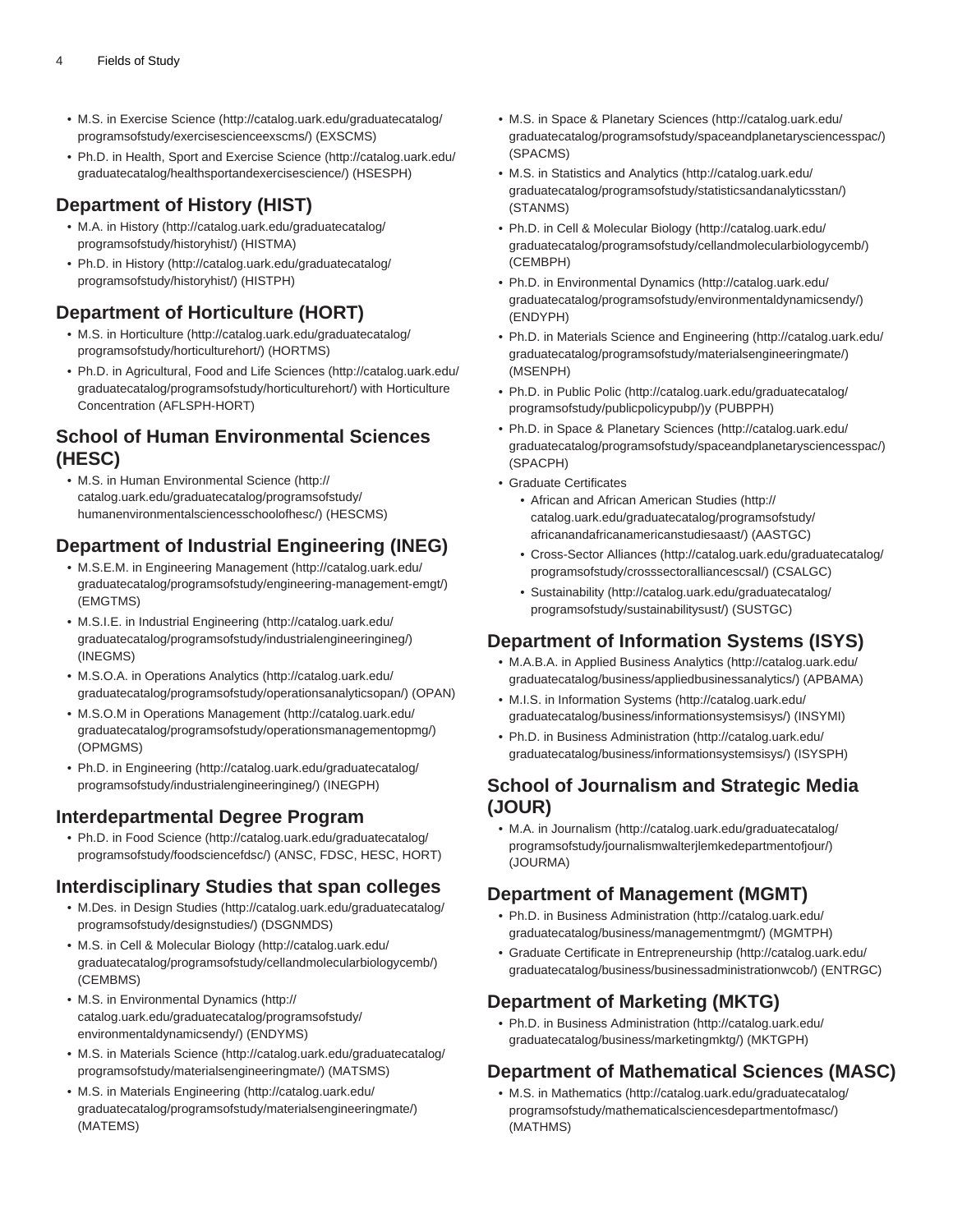• Ph.D. in [Mathematics](http://catalog.uark.edu/graduatecatalog/programsofstudy/mathematicalsciencesdepartmentofmasc/) ([http://catalog.uark.edu/graduatecatalog/](http://catalog.uark.edu/graduatecatalog/programsofstudy/mathematicalsciencesdepartmentofmasc/) [programsofstudy/mathematicalsciencesdepartmentofmasc/\)](http://catalog.uark.edu/graduatecatalog/programsofstudy/mathematicalsciencesdepartmentofmasc/) (MATHPH)

### **Department of Mechanical Engineering (MEEG)**

- M.S.M.E. in [Mechanical Engineering](http://catalog.uark.edu/graduatecatalog/programsofstudy/mechanicalengineeringmeeg/) ([http://catalog.uark.edu/](http://catalog.uark.edu/graduatecatalog/programsofstudy/mechanicalengineeringmeeg/) [graduatecatalog/programsofstudy/mechanicalengineeringmeeg/\)](http://catalog.uark.edu/graduatecatalog/programsofstudy/mechanicalengineeringmeeg/) (MEEGMS)
- Ph.D. in [Engineering](http://catalog.uark.edu/graduatecatalog/programsofstudy/mechanicalengineeringmeeg/) [\(http://catalog.uark.edu/graduatecatalog/](http://catalog.uark.edu/graduatecatalog/programsofstudy/mechanicalengineeringmeeg/) [programsofstudy/mechanicalengineeringmeeg/](http://catalog.uark.edu/graduatecatalog/programsofstudy/mechanicalengineeringmeeg/)) (MEEGPH)

### **Department of Music (MUSC)**

- M.M. in [Music](http://catalog.uark.edu/graduatecatalog/programsofstudy/musicmusc/) [\(http://catalog.uark.edu/graduatecatalog/](http://catalog.uark.edu/graduatecatalog/programsofstudy/musicmusc/) [programsofstudy/musicmusc/](http://catalog.uark.edu/graduatecatalog/programsofstudy/musicmusc/)) (MUSCMM)
- Graduate Certificate
	- [Advanced Instrumental Performance](http://catalog.uark.edu/graduatecatalog/programsofstudy/musicmusc/) ([http://catalog.uark.edu/](http://catalog.uark.edu/graduatecatalog/programsofstudy/musicmusc/) [graduatecatalog/programsofstudy/musicmusc/\)](http://catalog.uark.edu/graduatecatalog/programsofstudy/musicmusc/) (non-degree) (MUSCGC)

# **School of Nursing (NURS)**

- M.S.N. in [Nursing](http://catalog.uark.edu/graduatecatalog/programsofstudy/nursingeleanormannschoolofnurs/) ([http://catalog.uark.edu/graduatecatalog/](http://catalog.uark.edu/graduatecatalog/programsofstudy/nursingeleanormannschoolofnurs/) [programsofstudy/nursingeleanormannschoolofnurs/](http://catalog.uark.edu/graduatecatalog/programsofstudy/nursingeleanormannschoolofnurs/)) (NURSMS)
- D.N.P. in [Nursing](http://catalog.uark.edu/graduatecatalog/programsofstudy/nursingeleanormannschoolofnurs/) ([http://catalog.uark.edu/graduatecatalog/](http://catalog.uark.edu/graduatecatalog/programsofstudy/nursingeleanormannschoolofnurs/) [programsofstudy/nursingeleanormannschoolofnurs/](http://catalog.uark.edu/graduatecatalog/programsofstudy/nursingeleanormannschoolofnurs/)) (NURSDP)

# **Department of Occupational Therapy (OTPD)**

• O.T.D. in [Occupational Therapy](http://catalog.uark.edu/graduatecatalog/programsofstudy/clinical-occupational-therapy/) [\(http://catalog.uark.edu/](http://catalog.uark.edu/graduatecatalog/programsofstudy/clinical-occupational-therapy/) [graduatecatalog/programsofstudy/clinical-occupational-therapy/\)](http://catalog.uark.edu/graduatecatalog/programsofstudy/clinical-occupational-therapy/) (OTDPDP)

### **Operations Management Program(OPMG)**

- M.S.O.M. in [Operations Management](http://catalog.uark.edu/graduatecatalog/programsofstudy/operationsmanagementopmg/) [\(http://catalog.uark.edu/](http://catalog.uark.edu/graduatecatalog/programsofstudy/operationsmanagementopmg/) [graduatecatalog/programsofstudy/operationsmanagementopmg/\)](http://catalog.uark.edu/graduatecatalog/programsofstudy/operationsmanagementopmg/) (OPMGMS)
- Graduate Certificate
	- [Homeland Security \(http://catalog.uark.edu/graduatecatalog/](http://catalog.uark.edu/graduatecatalog/certificates/homelandsecurity/) [certificates/homelandsecurity/](http://catalog.uark.edu/graduatecatalog/certificates/homelandsecurity/)) (OMHSGC)
	- [Lean Six Sigma](http://catalog.uark.edu/graduatecatalog/certificates/leansixsigma/) ([http://catalog.uark.edu/graduatecatalog/](http://catalog.uark.edu/graduatecatalog/certificates/leansixsigma/) [certificates/leansixsigma/\)](http://catalog.uark.edu/graduatecatalog/certificates/leansixsigma/) (OMLSGC)
	- [Project Management](http://catalog.uark.edu/graduatecatalog/programsofstudy/project-management-ompm/) ([http://catalog.uark.edu/graduatecatalog/](http://catalog.uark.edu/graduatecatalog/programsofstudy/project-management-ompm/) [programsofstudy/project-management-ompm/](http://catalog.uark.edu/graduatecatalog/programsofstudy/project-management-ompm/)) (OMPMGC)

### **Department of Philosophy (PHIL)**

- M.A. in [Philosophy](http://catalog.uark.edu/graduatecatalog/programsofstudy/philosophyphil/) [\(http://catalog.uark.edu/graduatecatalog/](http://catalog.uark.edu/graduatecatalog/programsofstudy/philosophyphil/) [programsofstudy/philosophyphil/\)](http://catalog.uark.edu/graduatecatalog/programsofstudy/philosophyphil/) (PHILMA)
- Ph.D. in [Philosophy](http://catalog.uark.edu/graduatecatalog/programsofstudy/philosophyphil/) ([http://catalog.uark.edu/graduatecatalog/](http://catalog.uark.edu/graduatecatalog/programsofstudy/philosophyphil/) [programsofstudy/philosophyphil/\)](http://catalog.uark.edu/graduatecatalog/programsofstudy/philosophyphil/) (PHILPH)

# **Department of Physics (PHYS)**

- M.S. in [Physics](http://catalog.uark.edu/graduatecatalog/programsofstudy/physicsphys/) ([http://catalog.uark.edu/graduatecatalog/](http://catalog.uark.edu/graduatecatalog/programsofstudy/physicsphys/) [programsofstudy/physicsphys/\)](http://catalog.uark.edu/graduatecatalog/programsofstudy/physicsphys/) (PHYSMS)
- Ph.D. in [Physics](http://catalog.uark.edu/graduatecatalog/programsofstudy/physicsphys/) [\(http://catalog.uark.edu/graduatecatalog/](http://catalog.uark.edu/graduatecatalog/programsofstudy/physicsphys/) [programsofstudy/physicsphys/\)](http://catalog.uark.edu/graduatecatalog/programsofstudy/physicsphys/) (PHYSPH)

### **Department of Political Science (PLSC)**

• M.A. in [Political Science](http://catalog.uark.edu/graduatecatalog/programsofstudy/politicalsciencedepartmentofplsc/) [\(http://catalog.uark.edu/graduatecatalog/](http://catalog.uark.edu/graduatecatalog/programsofstudy/politicalsciencedepartmentofplsc/) [programsofstudy/politicalsciencedepartmentofplsc/](http://catalog.uark.edu/graduatecatalog/programsofstudy/politicalsciencedepartmentofplsc/)) (PLSCMA)

- M.P.A. in [Public Administration \(http://catalog.uark.edu/](http://catalog.uark.edu/graduatecatalog/programsofstudy/publicadministrationpadmmpa/) [graduatecatalog/programsofstudy/publicadministrationpadmmpa/](http://catalog.uark.edu/graduatecatalog/programsofstudy/publicadministrationpadmmpa/)) (PADMMP)
- [J.D./M.A. Program](http://catalog.uark.edu/graduatecatalog/programsofstudy/politicalsciencedepartmentofplsc/#jdmaprogramtext) ([http://catalog.uark.edu/graduatecatalog/](http://catalog.uark.edu/graduatecatalog/programsofstudy/politicalsciencedepartmentofplsc/#jdmaprogramtext) [programsofstudy/politicalsciencedepartmentofplsc/#jdmaprogramtext\)](http://catalog.uark.edu/graduatecatalog/programsofstudy/politicalsciencedepartmentofplsc/#jdmaprogramtext), dual degree
- [J.D./M.P.A. Program \(http://catalog.uark.edu/graduatecatalog/](http://catalog.uark.edu/graduatecatalog/programsofstudy/publicadministrationpadmmpa/#jdmpaprogramtext) [programsofstudy/publicadministrationpadmmpa/#jdmpaprogramtext](http://catalog.uark.edu/graduatecatalog/programsofstudy/publicadministrationpadmmpa/#jdmpaprogramtext)), dual degree

# **Department of Poultry Science (POSC)**

- M.S. in [Poultry Science](http://catalog.uark.edu/graduatecatalog/programsofstudy/poultryscienceposc/) ([http://catalog.uark.edu/graduatecatalog/](http://catalog.uark.edu/graduatecatalog/programsofstudy/poultryscienceposc/) [programsofstudy/poultryscienceposc/](http://catalog.uark.edu/graduatecatalog/programsofstudy/poultryscienceposc/)) (POSCMS)
- Ph.D. in [Poultry Science](http://catalog.uark.edu/graduatecatalog/programsofstudy/poultryscienceposc/) [\(http://catalog.uark.edu/graduatecatalog/](http://catalog.uark.edu/graduatecatalog/programsofstudy/poultryscienceposc/) [programsofstudy/poultryscienceposc/](http://catalog.uark.edu/graduatecatalog/programsofstudy/poultryscienceposc/)) (POSCPH)

# **Department of Psychological Science (PSYC)**

- M.A. in [Psychology](http://catalog.uark.edu/graduatecatalog/programsofstudy/psychologicalsciencepsyc/) [\(http://catalog.uark.edu/graduatecatalog/](http://catalog.uark.edu/graduatecatalog/programsofstudy/psychologicalsciencepsyc/) [programsofstudy/psychologicalsciencepsyc/\)](http://catalog.uark.edu/graduatecatalog/programsofstudy/psychologicalsciencepsyc/) (PSYCMA)
- Ph.D. in [Psychology](http://catalog.uark.edu/graduatecatalog/programsofstudy/psychologicalsciencepsyc/) ([http://catalog.uark.edu/graduatecatalog/](http://catalog.uark.edu/graduatecatalog/programsofstudy/psychologicalsciencepsyc/) [programsofstudy/psychologicalsciencepsyc/\)](http://catalog.uark.edu/graduatecatalog/programsofstudy/psychologicalsciencepsyc/) (PSCYPH)

### **Department of Rehabilitation, Human Resources, and Communication Disorders (RHRC)**

- M.Ed. in [Adult and Lifelong Learning](http://catalog.uark.edu/graduatecatalog/programsofstudy/adultandlifelonglearning/) [\(http://catalog.uark.edu/](http://catalog.uark.edu/graduatecatalog/programsofstudy/adultandlifelonglearning/) [graduatecatalog/programsofstudy/adultandlifelonglearning/](http://catalog.uark.edu/graduatecatalog/programsofstudy/adultandlifelonglearning/)) (ADLLME)
- M.Ed. in [Higher Education](http://catalog.uark.edu/graduatecatalog/programsofstudy/highereducation/) [\(http://catalog.uark.edu/graduatecatalog/](http://catalog.uark.edu/graduatecatalog/programsofstudy/highereducation/) [programsofstudy/highereducation/](http://catalog.uark.edu/graduatecatalog/programsofstudy/highereducation/)) (HIEDME)
- M.Ed. in [Human Resource and Workforce Development Education](http://catalog.uark.edu/graduatecatalog/programsofstudy/humanresourceandworkforcedevelopmenteducation/) ([http://catalog.uark.edu/graduatecatalog/programsofstudy/](http://catalog.uark.edu/graduatecatalog/programsofstudy/humanresourceandworkforcedevelopmenteducation/) [humanresourceandworkforcedevelopmenteducation/\)](http://catalog.uark.edu/graduatecatalog/programsofstudy/humanresourceandworkforcedevelopmenteducation/) (HRWDME)
- M.S. in [Communication Sciences and Disorders \(http://](http://catalog.uark.edu/graduatecatalog/programsofstudy/communicationdisorderscdis/) [catalog.uark.edu/graduatecatalog/programsofstudy/](http://catalog.uark.edu/graduatecatalog/programsofstudy/communicationdisorderscdis/) [communicationdisorderscdis/](http://catalog.uark.edu/graduatecatalog/programsofstudy/communicationdisorderscdis/)) (CDISMS)
- M.S. in [Counseling](http://catalog.uark.edu/graduatecatalog/programsofstudy/counseloreducation/) [\(http://catalog.uark.edu/graduatecatalog/](http://catalog.uark.edu/graduatecatalog/programsofstudy/counseloreducation/) [programsofstudy/counseloreducation/\)](http://catalog.uark.edu/graduatecatalog/programsofstudy/counseloreducation/) (CNSLMS)
- Ed.D. in [Adult and Lifelong Learning](http://catalog.uark.edu/graduatecatalog/programsofstudy/adultandlifelonglearning/) [\(http://catalog.uark.edu/](http://catalog.uark.edu/graduatecatalog/programsofstudy/adultandlifelonglearning/) [graduatecatalog/programsofstudy/adultandlifelonglearning/](http://catalog.uark.edu/graduatecatalog/programsofstudy/adultandlifelonglearning/)) (ADLLED)
- Ed.D. in [Human Resource and Workforce Development Education](http://catalog.uark.edu/graduatecatalog/programsofstudy/humanresourceandworkforcedevelopmenteducation/) ([http://catalog.uark.edu/graduatecatalog/programsofstudy/](http://catalog.uark.edu/graduatecatalog/programsofstudy/humanresourceandworkforcedevelopmenteducation/) [humanresourceandworkforcedevelopmenteducation/\)](http://catalog.uark.edu/graduatecatalog/programsofstudy/humanresourceandworkforcedevelopmenteducation/) (HRWDED)
- Ph.D. in [Counselor Education and Supervision](http://catalog.uark.edu/graduatecatalog/programsofstudy/counseloreducation/) ([http://](http://catalog.uark.edu/graduatecatalog/programsofstudy/counseloreducation/) [catalog.uark.edu/graduatecatalog/programsofstudy/](http://catalog.uark.edu/graduatecatalog/programsofstudy/counseloreducation/) [counseloreducation/\)](http://catalog.uark.edu/graduatecatalog/programsofstudy/counseloreducation/) (CNEDPH)
- Ph.D. in [Educational Statistics and Research Methods](http://catalog.uark.edu/graduatecatalog/programsofstudy/educationalstatisticsandresearchmethodsesrm/) ([http://catalog.uark.edu/graduatecatalog/programsofstudy/](http://catalog.uark.edu/graduatecatalog/programsofstudy/educationalstatisticsandresearchmethodsesrm/) [educationalstatisticsandresearchmethodsesrm/\)](http://catalog.uark.edu/graduatecatalog/programsofstudy/educationalstatisticsandresearchmethodsesrm/) (ESRMPH)
- Ph.D. in [Higher Education](http://catalog.uark.edu/graduatecatalog/programsofstudy/highereducation/) [\(http://catalog.uark.edu/graduatecatalog/](http://catalog.uark.edu/graduatecatalog/programsofstudy/highereducation/) [programsofstudy/highereducation/](http://catalog.uark.edu/graduatecatalog/programsofstudy/highereducation/)) (HIEDED)
- Graduate Certificates (non-degree) in the following:
	- [Educational Measurement](http://catalog.uark.edu/graduatecatalog/programsofstudy/educationalstatisticsandresearchmethodsesrm/) [\(http://catalog.uark.edu/](http://catalog.uark.edu/graduatecatalog/programsofstudy/educationalstatisticsandresearchmethodsesrm/) [graduatecatalog/programsofstudy/](http://catalog.uark.edu/graduatecatalog/programsofstudy/educationalstatisticsandresearchmethodsesrm/) [educationalstatisticsandresearchmethodsesrm/\)](http://catalog.uark.edu/graduatecatalog/programsofstudy/educationalstatisticsandresearchmethodsesrm/) (EDMEMC)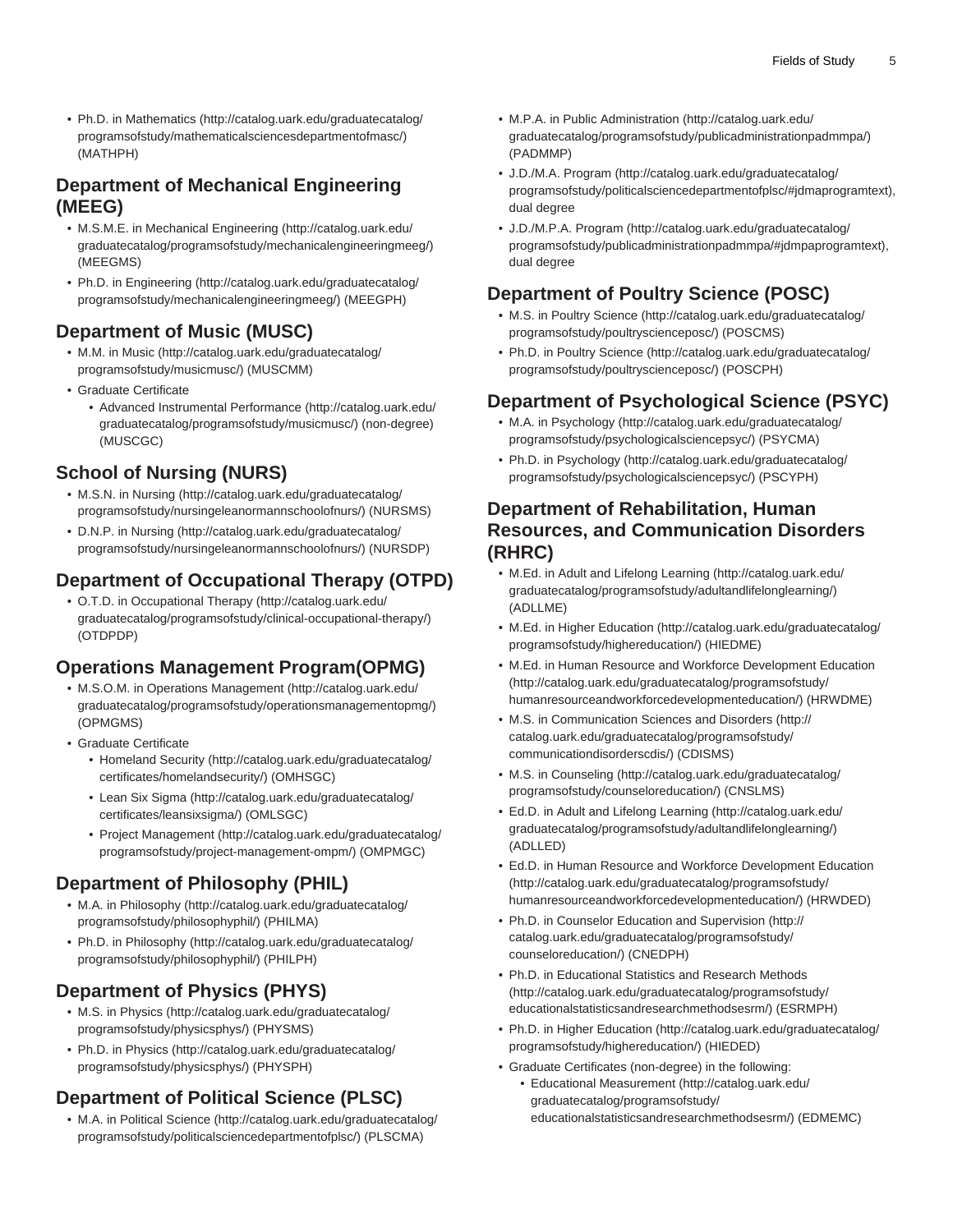- [Educational Program Evaluation](http://catalog.uark.edu/graduatecatalog/programsofstudy/educationalstatisticsandresearchmethodsesrm/) [\(http://](http://catalog.uark.edu/graduatecatalog/programsofstudy/educationalstatisticsandresearchmethodsesrm/) [catalog.uark.edu/graduatecatalog/programsofstudy/](http://catalog.uark.edu/graduatecatalog/programsofstudy/educationalstatisticsandresearchmethodsesrm/) [educationalstatisticsandresearchmethodsesrm/\)](http://catalog.uark.edu/graduatecatalog/programsofstudy/educationalstatisticsandresearchmethodsesrm/) (EDEVMC)
- [Educational Psychology](http://catalog.uark.edu/graduatecatalog/programsofstudy/educationalstatisticsandresearchmethodsesrm/) ([http://catalog.uark.edu/graduatecatalog/](http://catalog.uark.edu/graduatecatalog/programsofstudy/educationalstatisticsandresearchmethodsesrm/) [programsofstudy/educationalstatisticsandresearchmethodsesrm/\)](http://catalog.uark.edu/graduatecatalog/programsofstudy/educationalstatisticsandresearchmethodsesrm/) (EDPSMC)
- [Educational Statistics and Research Methods](http://catalog.uark.edu/graduatecatalog/programsofstudy/educationalstatisticsandresearchmethodsesrm/) ([http://](http://catalog.uark.edu/graduatecatalog/programsofstudy/educationalstatisticsandresearchmethodsesrm/) [catalog.uark.edu/graduatecatalog/programsofstudy/](http://catalog.uark.edu/graduatecatalog/programsofstudy/educationalstatisticsandresearchmethodsesrm/) [educationalstatisticsandresearchmethodsesrm/\)](http://catalog.uark.edu/graduatecatalog/programsofstudy/educationalstatisticsandresearchmethodsesrm/) (EDSTMC)

# **School of Social Work (SCWK)**

- M.S.W. in [Social Work \(http://catalog.uark.edu/graduatecatalog/](http://catalog.uark.edu/graduatecatalog/programsofstudy/socialworkschoolofscwk/) [programsofstudy/socialworkschoolofscwk/\)](http://catalog.uark.edu/graduatecatalog/programsofstudy/socialworkschoolofscwk/) (SCWKMS)
- See also the [J.D./M.S.W. dual degree](http://catalog.uark.edu/graduatecatalog/programsofstudy/socialworkschoolofscwk/#jdmswprogramtext) ([http://catalog.uark.edu/](http://catalog.uark.edu/graduatecatalog/programsofstudy/socialworkschoolofscwk/#jdmswprogramtext) [graduatecatalog/programsofstudy/socialworkschoolofscwk/](http://catalog.uark.edu/graduatecatalog/programsofstudy/socialworkschoolofscwk/#jdmswprogramtext) [#jdmswprogramtext\)](http://catalog.uark.edu/graduatecatalog/programsofstudy/socialworkschoolofscwk/#jdmswprogramtext) program

### **Department of Sociology and Criminology (SOCI)**

• M.A. in [Sociology](http://catalog.uark.edu/graduatecatalog/programsofstudy/sociologyandcriminologysoci/) ([http://catalog.uark.edu/graduatecatalog/](http://catalog.uark.edu/graduatecatalog/programsofstudy/sociologyandcriminologysoci/) [programsofstudy/sociologyandcriminologysoci/](http://catalog.uark.edu/graduatecatalog/programsofstudy/sociologyandcriminologysoci/)) (SOCIMA)

### **Department of Strategy, Entrepreneurship and Venture Innovation (SEVI)**

• Ph.D. in [Strategy and Innovation](http://catalog.uark.edu/graduatecatalog/business/strategyandentrepreneurship/) [\(http://catalog.uark.edu/](http://catalog.uark.edu/graduatecatalog/business/strategyandentrepreneurship/) [graduatecatalog/business/strategyandentrepreneurship/\)](http://catalog.uark.edu/graduatecatalog/business/strategyandentrepreneurship/) (SEVIPH)

### **Department of Supply Chain Management**

- M.S. in [Supply Chain Management \(http://catalog.uark.edu/](http://catalog.uark.edu/graduatecatalog/business/supplychainmanagementtlog/) [graduatecatalog/business/supplychainmanagementtlog/](http://catalog.uark.edu/graduatecatalog/business/supplychainmanagementtlog/)) (SCMTMS)
- Ph.D. in [Business Administration](http://catalog.uark.edu/graduatecatalog/business/supplychainmanagementtlog/) ([http://catalog.uark.edu/](http://catalog.uark.edu/graduatecatalog/business/supplychainmanagementtlog/) [graduatecatalog/business/supplychainmanagementtlog/](http://catalog.uark.edu/graduatecatalog/business/supplychainmanagementtlog/)) (BADMPH)

# **Department of Theatre (THTR)**

• M.F.A. in [Theatre](http://catalog.uark.edu/graduatecatalog/programsofstudy/theatrethtr/) ([http://catalog.uark.edu/graduatecatalog/](http://catalog.uark.edu/graduatecatalog/programsofstudy/theatrethtr/) [programsofstudy/theatrethtr/](http://catalog.uark.edu/graduatecatalog/programsofstudy/theatrethtr/)) (THTRMF)

### **Department of World Languages, Literatures and Cultures (WLLC)**

- M.A. in Moder[n Languages \(http://](http://catalog.uark.edu/graduatecatalog/programsofstudy/worldlanguagesliteraturesandcultureswllcfrenchgermanspanish/) [catalog.uark.edu/graduatecatalog/programsofstudy/](http://catalog.uark.edu/graduatecatalog/programsofstudy/worldlanguagesliteraturesandcultureswllcfrenchgermanspanish/) [worldlanguagesliteraturesandcultureswllcfrenchgermanspanish/\)](http://catalog.uark.edu/graduatecatalog/programsofstudy/worldlanguagesliteraturesandcultureswllcfrenchgermanspanish/) (MLANMA)
- M.A. in [Spanish](http://catalog.uark.edu/graduatecatalog/programsofstudy/worldlanguagesliteraturesandcultureswllcfrenchgermanspanish/) ([http://catalog.uark.edu/](http://catalog.uark.edu/graduatecatalog/programsofstudy/worldlanguagesliteraturesandcultureswllcfrenchgermanspanish/) [graduatecatalog/programsofstudy/](http://catalog.uark.edu/graduatecatalog/programsofstudy/worldlanguagesliteraturesandcultureswllcfrenchgermanspanish/) [worldlanguagesliteraturesandcultureswllcfrenchgermanspanish/\)](http://catalog.uark.edu/graduatecatalog/programsofstudy/worldlanguagesliteraturesandcultureswllcfrenchgermanspanish/) (SPANMA)

### **University of Arkansas Clinton School of Public Service (UACS)**

- M.P.S. in [Public Service](http://catalog.uark.edu/graduatecatalog/programsofstudy/clintonschoolofpublicserviceuacs/) [\(http://catalog.uark.edu/graduatecatalog/](http://catalog.uark.edu/graduatecatalog/programsofstudy/clintonschoolofpublicserviceuacs/) [programsofstudy/clintonschoolofpublicserviceuacs/](http://catalog.uark.edu/graduatecatalog/programsofstudy/clintonschoolofpublicserviceuacs/)) (UACSMP)
- See also the [M.B.A./M.P.S. dual degree](http://catalog.uark.edu/graduatecatalog/business/businessadministrationwcob/) [\(http://catalog.uark.edu/](http://catalog.uark.edu/graduatecatalog/business/businessadministrationwcob/) [graduatecatalog/business/businessadministrationwcob/\)](http://catalog.uark.edu/graduatecatalog/business/businessadministrationwcob/) program

The following master's programs and specialist fields of study are offered by the Graduate School and the Graduate School of Business at the University of Arkansas:

- [Accounting](http://catalog.uark.edu/graduatecatalog/business/accountingacct/) ([http://catalog.uark.edu/graduatecatalog/business/](http://catalog.uark.edu/graduatecatalog/business/accountingacct/) [accountingacct/\)](http://catalog.uark.edu/graduatecatalog/business/accountingacct/), M.Acc. (ACCTMA)
- [Adult and Lifelong Learning \(http://catalog.uark.edu/graduatecatalog/](http://catalog.uark.edu/graduatecatalog/programsofstudy/adultandlifelonglearning/) [programsofstudy/adultandlifelonglearning/\)](http://catalog.uark.edu/graduatecatalog/programsofstudy/adultandlifelonglearning/), M.Ed. (ADLLME)
- [Agricultural and Extension Education](http://catalog.uark.edu/graduatecatalog/programsofstudy/agriculturalandextensioneducationaeed/) ([http://](http://catalog.uark.edu/graduatecatalog/programsofstudy/agriculturalandextensioneducationaeed/) [catalog.uark.edu/graduatecatalog/programsofstudy/](http://catalog.uark.edu/graduatecatalog/programsofstudy/agriculturalandextensioneducationaeed/) [agriculturalandextensioneducationaeed/\)](http://catalog.uark.edu/graduatecatalog/programsofstudy/agriculturalandextensioneducationaeed/), M.S. (AEEDMS)
- [Agricultural Economics \(http://catalog.uark.edu/](http://catalog.uark.edu/graduatecatalog/programsofstudy/agriculturaleconomicsandagribusinessaeabdepartmentof/) [graduatecatalog/programsofstudy/](http://catalog.uark.edu/graduatecatalog/programsofstudy/agriculturaleconomicsandagribusinessaeabdepartmentof/) [agriculturaleconomicsandagribusinessaeabdepartmentof/\)](http://catalog.uark.edu/graduatecatalog/programsofstudy/agriculturaleconomicsandagribusinessaeabdepartmentof/), M.S. (AGECMS)
- [Agricultural, Food and Life Sciences](http://catalog.uark.edu/graduatecatalog/programsofstudy/agriculturalfoodandlifesciencesafls/) [\(http://](http://catalog.uark.edu/graduatecatalog/programsofstudy/agriculturalfoodandlifesciencesafls/) [catalog.uark.edu/graduatecatalog/programsofstudy/](http://catalog.uark.edu/graduatecatalog/programsofstudy/agriculturalfoodandlifesciencesafls/) [agriculturalfoodandlifesciencesafls/](http://catalog.uark.edu/graduatecatalog/programsofstudy/agriculturalfoodandlifesciencesafls/)), M.S. (AFLSMS)
- [Animal Science](http://catalog.uark.edu/graduatecatalog/programsofstudy/animalscienceansc/) [\(http://catalog.uark.edu/graduatecatalog/](http://catalog.uark.edu/graduatecatalog/programsofstudy/animalscienceansc/) [programsofstudy/animalscienceansc/\)](http://catalog.uark.edu/graduatecatalog/programsofstudy/animalscienceansc/), M.S. (ANSCMS)
- [Anthropology](http://catalog.uark.edu/graduatecatalog/programsofstudy/anthropologyanth/) [\(http://catalog.uark.edu/graduatecatalog/](http://catalog.uark.edu/graduatecatalog/programsofstudy/anthropologyanth/) [programsofstudy/anthropologyanth/](http://catalog.uark.edu/graduatecatalog/programsofstudy/anthropologyanth/)), M.A. (ANTHMA)
- [Applied Business Analytics](http://catalog.uark.edu/graduatecatalog/business/appliedbusinessanalytics/) ([http://catalog.uark.edu/graduatecatalog/](http://catalog.uark.edu/graduatecatalog/business/appliedbusinessanalytics/) [business/appliedbusinessanalytics/\)](http://catalog.uark.edu/graduatecatalog/business/appliedbusinessanalytics/), M.A.B.A. (APBAMA)
- [Art](http://catalog.uark.edu/graduatecatalog/programsofstudy/artarts/) [\(http://catalog.uark.edu/graduatecatalog/programsofstudy/artarts/\)](http://catalog.uark.edu/graduatecatalog/programsofstudy/artarts/), M.F.A. (ARTMFA)
- [Art Education](http://catalog.uark.edu/graduatecatalog/programsofstudy/arteducationared/) [\(http://catalog.uark.edu/graduatecatalog/](http://catalog.uark.edu/graduatecatalog/programsofstudy/arteducationared/) [programsofstudy/arteducationared/](http://catalog.uark.edu/graduatecatalog/programsofstudy/arteducationared/)), M.A. (AREDMA)
- [Athletic Training \(http://catalog.uark.edu/](http://catalog.uark.edu/graduatecatalog/programsofstudy/healthhumanperformanceandrecreationhhprdepartmentof/) [graduatecatalog/programsofstudy/](http://catalog.uark.edu/graduatecatalog/programsofstudy/healthhumanperformanceandrecreationhhprdepartmentof/) [healthhumanperformanceandrecreationhhprdepartmentof/\)](http://catalog.uark.edu/graduatecatalog/programsofstudy/healthhumanperformanceandrecreationhhprdepartmentof/), M.AT. (ATTRMA)
- [Biological Engineering](http://catalog.uark.edu/graduatecatalog/programsofstudy/biologicalandagriculturalengineeringbaegdepartmentof/) [\(http://catalog.uark.edu/](http://catalog.uark.edu/graduatecatalog/programsofstudy/biologicalandagriculturalengineeringbaegdepartmentof/) [graduatecatalog/programsofstudy/](http://catalog.uark.edu/graduatecatalog/programsofstudy/biologicalandagriculturalengineeringbaegdepartmentof/) [biologicalandagriculturalengineeringbaegdepartmentof/\)](http://catalog.uark.edu/graduatecatalog/programsofstudy/biologicalandagriculturalengineeringbaegdepartmentof/), M.S.B.E. (BENGMS)
- [Biology](http://catalog.uark.edu/graduatecatalog/programsofstudy/biologicalsciencesbisc/) [\(http://catalog.uark.edu/graduatecatalog/programsofstudy/](http://catalog.uark.edu/graduatecatalog/programsofstudy/biologicalsciencesbisc/) [biologicalsciencesbisc/](http://catalog.uark.edu/graduatecatalog/programsofstudy/biologicalsciencesbisc/)), M.S. (BIOLMS)
- [Biomedical Engineering](http://catalog.uark.edu/graduatecatalog/programsofstudy/biomedicalengineeringbmen/) [\(http://catalog.uark.edu/graduatecatalog/](http://catalog.uark.edu/graduatecatalog/programsofstudy/biomedicalengineeringbmen/) [programsofstudy/biomedicalengineeringbmen/](http://catalog.uark.edu/graduatecatalog/programsofstudy/biomedicalengineeringbmen/)), M.S.B.M.E. (BMEGMS)
- [Business Administration \(http://catalog.uark.edu/graduatecatalog/](http://catalog.uark.edu/graduatecatalog/business/businessadministrationwcob/) [business/businessadministrationwcob/](http://catalog.uark.edu/graduatecatalog/business/businessadministrationwcob/)), M.B.A. (BADMMB)
- [Career and Technical Education](http://catalog.uark.edu/graduatecatalog/programsofstudy/careerandtechnicaleducationcatemed/) [\(http://](http://catalog.uark.edu/graduatecatalog/programsofstudy/careerandtechnicaleducationcatemed/) [catalog.uark.edu/graduatecatalog/programsofstudy/](http://catalog.uark.edu/graduatecatalog/programsofstudy/careerandtechnicaleducationcatemed/) [careerandtechnicaleducationcatemed/](http://catalog.uark.edu/graduatecatalog/programsofstudy/careerandtechnicaleducationcatemed/)), M.Ed. (CATEME)
- [Cell and Molecular Biology](http://catalog.uark.edu/graduatecatalog/programsofstudy/cellandmolecularbiologycemb/) ([http://catalog.uark.edu/graduatecatalog/](http://catalog.uark.edu/graduatecatalog/programsofstudy/cellandmolecularbiologycemb/) [programsofstudy/cellandmolecularbiologycemb/](http://catalog.uark.edu/graduatecatalog/programsofstudy/cellandmolecularbiologycemb/)), M.S. (CEMBMS)
- [Chemical Engineering](http://catalog.uark.edu/graduatecatalog/programsofstudy/chemicalengineeringralphemartindepartmentofcheg/) [\(http://catalog.uark.edu/](http://catalog.uark.edu/graduatecatalog/programsofstudy/chemicalengineeringralphemartindepartmentofcheg/) [graduatecatalog/programsofstudy/](http://catalog.uark.edu/graduatecatalog/programsofstudy/chemicalengineeringralphemartindepartmentofcheg/) [chemicalengineeringralphemartindepartmentofcheg/\)](http://catalog.uark.edu/graduatecatalog/programsofstudy/chemicalengineeringralphemartindepartmentofcheg/), M.S.Ch.E. (CHEGMS)
- [Chemistry](http://catalog.uark.edu/graduatecatalog/programsofstudy/chemistryandbiochemistrychbcdepartmentof/) [\(http://catalog.uark.edu/graduatecatalog/programsofstudy/](http://catalog.uark.edu/graduatecatalog/programsofstudy/chemistryandbiochemistrychbcdepartmentof/) [chemistryandbiochemistrychbcdepartmentof/\)](http://catalog.uark.edu/graduatecatalog/programsofstudy/chemistryandbiochemistrychbcdepartmentof/), M.S. (CHEMMS)
- [Civil Engineering](http://catalog.uark.edu/graduatecatalog/programsofstudy/civilengineeringcveg/) [\(http://catalog.uark.edu/graduatecatalog/](http://catalog.uark.edu/graduatecatalog/programsofstudy/civilengineeringcveg/) [programsofstudy/civilengineeringcveg/](http://catalog.uark.edu/graduatecatalog/programsofstudy/civilengineeringcveg/)), M.S.C.E. (CVEGMS)
- [Communication](http://catalog.uark.edu/graduatecatalog/programsofstudy/communicationcomm/) ([http://catalog.uark.edu/graduatecatalog/](http://catalog.uark.edu/graduatecatalog/programsofstudy/communicationcomm/) [programsofstudy/communicationcomm/\)](http://catalog.uark.edu/graduatecatalog/programsofstudy/communicationcomm/), M.A. (COMMMA)
- [Communication Design](http://catalog.uark.edu/graduatecatalog/programsofstudy/communicationdesigncdes/) ([http://catalog.uark.edu/graduatecatalog/](http://catalog.uark.edu/graduatecatalog/programsofstudy/communicationdesigncdes/) [programsofstudy/communicationdesigncdes/](http://catalog.uark.edu/graduatecatalog/programsofstudy/communicationdesigncdes/)), M.Des. (CDESMDES)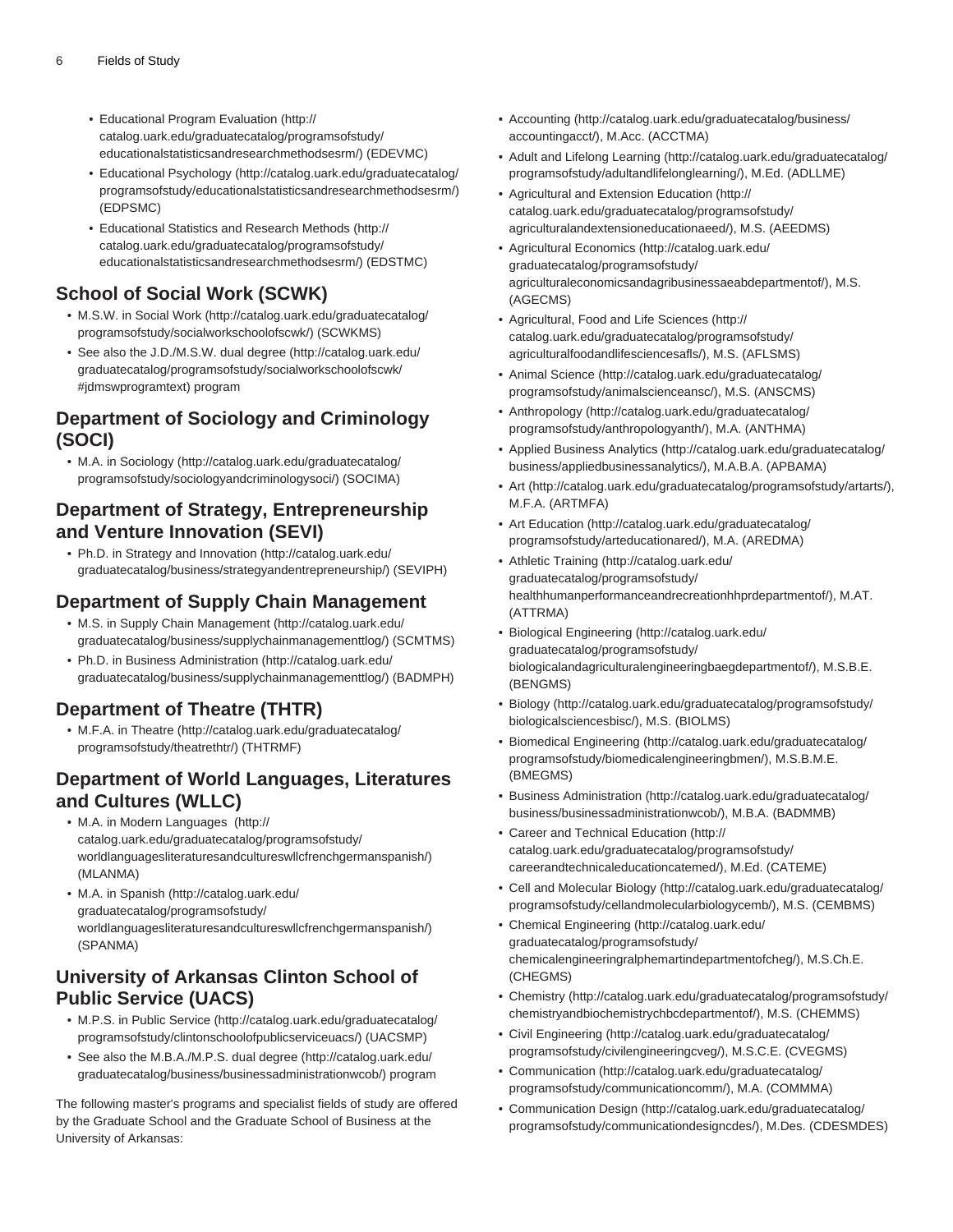- [Communication Sciences and Disorders](http://catalog.uark.edu/graduatecatalog/programsofstudy/communicationdisorderscdis/) [\(http://catalog.uark.edu/](http://catalog.uark.edu/graduatecatalog/programsofstudy/communicationdisorderscdis/) [graduatecatalog/programsofstudy/communicationdisorderscdis/\)](http://catalog.uark.edu/graduatecatalog/programsofstudy/communicationdisorderscdis/), M.S. (CDISMS)
- [Comparative Literature and Cultural Studies](http://catalog.uark.edu/graduatecatalog/programsofstudy/comparativeliteratureandculturalstudiesclcs/) ([http://](http://catalog.uark.edu/graduatecatalog/programsofstudy/comparativeliteratureandculturalstudiesclcs/) [catalog.uark.edu/graduatecatalog/programsofstudy/](http://catalog.uark.edu/graduatecatalog/programsofstudy/comparativeliteratureandculturalstudiesclcs/) [comparativeliteratureandculturalstudiesclcs/](http://catalog.uark.edu/graduatecatalog/programsofstudy/comparativeliteratureandculturalstudiesclcs/)), M.A. (CLCSMA)
- [Computer Science](http://catalog.uark.edu/graduatecatalog/programsofstudy/computerscienceandcomputerengineeringcsce/) ([http://catalog.uark.edu/graduatecatalog/](http://catalog.uark.edu/graduatecatalog/programsofstudy/computerscienceandcomputerengineeringcsce/) [programsofstudy/computerscienceandcomputerengineeringcsce/](http://catalog.uark.edu/graduatecatalog/programsofstudy/computerscienceandcomputerengineeringcsce/)), M.S. (CSCEMS)
- [Computer Engineering](http://catalog.uark.edu/graduatecatalog/programsofstudy/computerscienceandcomputerengineeringcsce/) ([http://catalog.uark.edu/graduatecatalog/](http://catalog.uark.edu/graduatecatalog/programsofstudy/computerscienceandcomputerengineeringcsce/) [programsofstudy/computerscienceandcomputerengineeringcsce/](http://catalog.uark.edu/graduatecatalog/programsofstudy/computerscienceandcomputerengineeringcsce/)), MS.Cmp.E. (CENGMS)
- [Construction Management](http://catalog.uark.edu/graduatecatalog/programsofstudy/constructionmanagement/) ([http://catalog.uark.edu/graduatecatalog/](http://catalog.uark.edu/graduatecatalog/programsofstudy/constructionmanagement/) [programsofstudy/constructionmanagement/\)](http://catalog.uark.edu/graduatecatalog/programsofstudy/constructionmanagement/), M.S. (CSMGMS)
- [Counseling](http://catalog.uark.edu/graduatecatalog/programsofstudy/counseloreducation/) ([http://catalog.uark.edu/graduatecatalog/programsofstudy/](http://catalog.uark.edu/graduatecatalog/programsofstudy/counseloreducation/) [counseloreducation/\)](http://catalog.uark.edu/graduatecatalog/programsofstudy/counseloreducation/), M.S. (CNSLMS)
- [Creative Writing](http://catalog.uark.edu/graduatecatalog/programsofstudy/creativewritingcrwr/) ([http://catalog.uark.edu/graduatecatalog/](http://catalog.uark.edu/graduatecatalog/programsofstudy/creativewritingcrwr/) [programsofstudy/creativewritingcrwr/](http://catalog.uark.edu/graduatecatalog/programsofstudy/creativewritingcrwr/)), M.F.A. (CRWRMF)
- [Crop, Soil and Environmental Sciences](http://catalog.uark.edu/graduatecatalog/programsofstudy/cropsoilandenvironmentalsciencescses/) ([http://](http://catalog.uark.edu/graduatecatalog/programsofstudy/cropsoilandenvironmentalsciencescses/) [catalog.uark.edu/graduatecatalog/programsofstudy/](http://catalog.uark.edu/graduatecatalog/programsofstudy/cropsoilandenvironmentalsciencescses/) [cropsoilandenvironmentalsciencescses/\)](http://catalog.uark.edu/graduatecatalog/programsofstudy/cropsoilandenvironmentalsciencescses/), M.S. (CSESMS)
- [Curriculum and Instruction](http://catalog.uark.edu/graduatecatalog/programsofstudy/curriculumandinstructiondepartmentofcied/) [\(http://catalog.uark.edu/graduatecatalog/](http://catalog.uark.edu/graduatecatalog/programsofstudy/curriculumandinstructiondepartmentofcied/) [programsofstudy/curriculumandinstructiondepartmentofcied/\)](http://catalog.uark.edu/graduatecatalog/programsofstudy/curriculumandinstructiondepartmentofcied/), M.Ed. (CIEDME)
- [Curriculum and Instruction](http://catalog.uark.edu/graduatecatalog/programsofstudy/curriculumandinstructiondepartmentofcied/) [\(http://catalog.uark.edu/graduatecatalog/](http://catalog.uark.edu/graduatecatalog/programsofstudy/curriculumandinstructiondepartmentofcied/) [programsofstudy/curriculumandinstructiondepartmentofcied/\)](http://catalog.uark.edu/graduatecatalog/programsofstudy/curriculumandinstructiondepartmentofcied/), Ed.S. (CIEDES)
- [Design Studies](http://catalog.uark.edu/graduatecatalog/programsofstudy/designstudies/) ([http://catalog.uark.edu/graduatecatalog/](http://catalog.uark.edu/graduatecatalog/programsofstudy/designstudies/) [programsofstudy/designstudies/\)](http://catalog.uark.edu/graduatecatalog/programsofstudy/designstudies/), M.Des. (DSGNMDS)
- [Economic Analytics](http://catalog.uark.edu/graduatecatalog/business/economicsanalytics/) [\(http://catalog.uark.edu/graduatecatalog/](http://catalog.uark.edu/graduatecatalog/business/economicsanalytics/) [business/economicsanalytics/](http://catalog.uark.edu/graduatecatalog/business/economicsanalytics/)), M.S. (ECANMS)
- [Economics](http://catalog.uark.edu/graduatecatalog/business/economicsecon/) [\(http://catalog.uark.edu/graduatecatalog/business/](http://catalog.uark.edu/graduatecatalog/business/economicsecon/) [economicsecon/\)](http://catalog.uark.edu/graduatecatalog/business/economicsecon/), M.A. (ECONMA)
- [Educational Equity](http://catalog.uark.edu/graduatecatalog/programsofstudy/educationalequityedeq/) [\(http://catalog.uark.edu/graduatecatalog/](http://catalog.uark.edu/graduatecatalog/programsofstudy/educationalequityedeq/) [programsofstudy/educationalequityedeq/](http://catalog.uark.edu/graduatecatalog/programsofstudy/educationalequityedeq/)), M.Ed. (EDEQME)
- [Educational Leadership \(http://catalog.uark.edu/graduatecatalog/](http://catalog.uark.edu/graduatecatalog/programsofstudy/educationalleadershipedlemededsedd/) [programsofstudy/educationalleadershipedlemededsedd/\)](http://catalog.uark.edu/graduatecatalog/programsofstudy/educationalleadershipedlemededsedd/), M.Ed. (EDLEME)
- [Educational Leadership \(http://catalog.uark.edu/graduatecatalog/](http://catalog.uark.edu/graduatecatalog/programsofstudy/educationalleadershipedlemededsedd/) [programsofstudy/educationalleadershipedlemededsedd/\)](http://catalog.uark.edu/graduatecatalog/programsofstudy/educationalleadershipedlemededsedd/), Ed.S. (EDLEES)
- [Educational Technology](http://catalog.uark.edu/graduatecatalog/programsofstudy/educationaltechnologyetecmed/) [\(http://catalog.uark.edu/graduatecatalog/](http://catalog.uark.edu/graduatecatalog/programsofstudy/educationaltechnologyetecmed/) [programsofstudy/educationaltechnologyetecmed/](http://catalog.uark.edu/graduatecatalog/programsofstudy/educationaltechnologyetecmed/)), M.Ed. (ETECME)
- [Electrical Engineering](http://catalog.uark.edu/graduatecatalog/programsofstudy/electricalengineeringeleg/) [\(http://catalog.uark.edu/graduatecatalog/](http://catalog.uark.edu/graduatecatalog/programsofstudy/electricalengineeringeleg/) [programsofstudy/electricalengineeringeleg/\)](http://catalog.uark.edu/graduatecatalog/programsofstudy/electricalengineeringeleg/), M.S.E.E. (ELEGMS)
- [Elementary Education](http://catalog.uark.edu/graduatecatalog/programsofstudy/elementaryeducationmat/) [\(http://catalog.uark.edu/graduatecatalog/](http://catalog.uark.edu/graduatecatalog/programsofstudy/elementaryeducationmat/) [programsofstudy/elementaryeducationmat/\)](http://catalog.uark.edu/graduatecatalog/programsofstudy/elementaryeducationmat/), M.A.T. (ELEDMA)
- [Engineering](http://catalog.uark.edu/graduatecatalog/programsofstudy/engineeringcollegeofengr/) ([http://catalog.uark.edu/graduatecatalog/](http://catalog.uark.edu/graduatecatalog/programsofstudy/engineeringcollegeofengr/) [programsofstudy/engineeringcollegeofengr/\)](http://catalog.uark.edu/graduatecatalog/programsofstudy/engineeringcollegeofengr/), M.S.E. (ENGRME)
- [Engineering Management \(http://catalog.uark.edu/graduatecatalog/](http://catalog.uark.edu/graduatecatalog/programsofstudy/engineering-management-emgt/) [programsofstudy/engineering-management-emgt/\)](http://catalog.uark.edu/graduatecatalog/programsofstudy/engineering-management-emgt/), (EMGTMS)
- [English](http://catalog.uark.edu/graduatecatalog/programsofstudy/englishengl/) [\(http://catalog.uark.edu/graduatecatalog/programsofstudy/](http://catalog.uark.edu/graduatecatalog/programsofstudy/englishengl/) [englishengl/\)](http://catalog.uark.edu/graduatecatalog/programsofstudy/englishengl/), M.A. (ENGLMA)
- [Entomology](http://catalog.uark.edu/graduatecatalog/programsofstudy/entomologyento/) [\(http://catalog.uark.edu/graduatecatalog/](http://catalog.uark.edu/graduatecatalog/programsofstudy/entomologyento/) [programsofstudy/entomologyento/\)](http://catalog.uark.edu/graduatecatalog/programsofstudy/entomologyento/), M.S. (ENTOMS)
- [Environmental Dynamics](http://catalog.uark.edu/graduatecatalog/programsofstudy/environmentaldynamicsendy/#msinenvironmentaldynamicstext) ([http://catalog.uark.edu/](http://catalog.uark.edu/graduatecatalog/programsofstudy/environmentaldynamicsendy/#msinenvironmentaldynamicstext) [graduatecatalog/programsofstudy/environmentaldynamicsendy/](http://catalog.uark.edu/graduatecatalog/programsofstudy/environmentaldynamicsendy/#msinenvironmentaldynamicstext) [#msinenvironmentaldynamicstext](http://catalog.uark.edu/graduatecatalog/programsofstudy/environmentaldynamicsendy/#msinenvironmentaldynamicstext)), M.S. (ENDYMS)
- [Environmental Engineering](http://catalog.uark.edu/graduatecatalog/programsofstudy/environmentalengineeringeneg/) [\(http://catalog.uark.edu/graduatecatalog/](http://catalog.uark.edu/graduatecatalog/programsofstudy/environmentalengineeringeneg/) [programsofstudy/environmentalengineeringeneg/](http://catalog.uark.edu/graduatecatalog/programsofstudy/environmentalengineeringeneg/)), M.S.En.E. (ENEGMS)
- [Exercise Science \(http://catalog.uark.edu/graduatecatalog/](http://catalog.uark.edu/graduatecatalog/programsofstudy/exercisescienceexscms/) [programsofstudy/exercisescienceexscms/](http://catalog.uark.edu/graduatecatalog/programsofstudy/exercisescienceexscms/)), M.S. (EXSCMS)
- [Finance](http://catalog.uark.edu/graduatecatalog/business/financefinn/) ([http://catalog.uark.edu/graduatecatalog/business/](http://catalog.uark.edu/graduatecatalog/business/financefinn/) [financefinn/](http://catalog.uark.edu/graduatecatalog/business/financefinn/)), M.S. (FINNMS)
- [Food Safety](http://catalog.uark.edu/graduatecatalog/programsofstudy/agriculturalfoodandlifesciencesafls/) [\(http://catalog.uark.edu/graduatecatalog/](http://catalog.uark.edu/graduatecatalog/programsofstudy/agriculturalfoodandlifesciencesafls/) [programsofstudy/agriculturalfoodandlifesciencesafls/](http://catalog.uark.edu/graduatecatalog/programsofstudy/agriculturalfoodandlifesciencesafls/)), M.S. (FDSFMS)
- [Food Science](http://catalog.uark.edu/graduatecatalog/programsofstudy/foodsciencefdsc/) ([http://catalog.uark.edu/graduatecatalog/](http://catalog.uark.edu/graduatecatalog/programsofstudy/foodsciencefdsc/) [programsofstudy/foodsciencefdsc/\)](http://catalog.uark.edu/graduatecatalog/programsofstudy/foodsciencefdsc/), M.S. (FDSCMS)
- [French](http://catalog.uark.edu/graduatecatalog/programsofstudy/worldlanguagesliteraturesandcultureswllcfrenchgermanspanish/) ([http://catalog.uark.edu/graduatecatalog/programsofstudy/](http://catalog.uark.edu/graduatecatalog/programsofstudy/worldlanguagesliteraturesandcultureswllcfrenchgermanspanish/) [worldlanguagesliteraturesandcultureswllcfrenchgermanspanish/](http://catalog.uark.edu/graduatecatalog/programsofstudy/worldlanguagesliteraturesandcultureswllcfrenchgermanspanish/)), M.A. (FRENMA)
- [Geography](http://catalog.uark.edu/graduatecatalog/programsofstudy/geosciencesdepartmentofgeos/) ([http://catalog.uark.edu/graduatecatalog/programsofstudy/](http://catalog.uark.edu/graduatecatalog/programsofstudy/geosciencesdepartmentofgeos/) [geosciencesdepartmentofgeos/](http://catalog.uark.edu/graduatecatalog/programsofstudy/geosciencesdepartmentofgeos/)), M.S. (GEOGMS)
- [Geology](http://catalog.uark.edu/graduatecatalog/programsofstudy/geosciencesdepartmentofgeos/) ([http://catalog.uark.edu/graduatecatalog/programsofstudy/](http://catalog.uark.edu/graduatecatalog/programsofstudy/geosciencesdepartmentofgeos/) [geosciencesdepartmentofgeos/](http://catalog.uark.edu/graduatecatalog/programsofstudy/geosciencesdepartmentofgeos/)), M.S. (GEOLMS)
- [German](http://catalog.uark.edu/graduatecatalog/programsofstudy/worldlanguagesliteraturesandcultureswllcfrenchgermanspanish/) ([http://catalog.uark.edu/graduatecatalog/programsofstudy/](http://catalog.uark.edu/graduatecatalog/programsofstudy/worldlanguagesliteraturesandcultureswllcfrenchgermanspanish/) [worldlanguagesliteraturesandcultureswllcfrenchgermanspanish/](http://catalog.uark.edu/graduatecatalog/programsofstudy/worldlanguagesliteraturesandcultureswllcfrenchgermanspanish/)), M.A. (GERMMA)
- Healthcare Business Analytics, M.H.B.A. (HCBAMA)
- [Higher Education \(http://catalog.uark.edu/graduatecatalog/](http://catalog.uark.edu/graduatecatalog/programsofstudy/highereducation/) [programsofstudy/highereducation/](http://catalog.uark.edu/graduatecatalog/programsofstudy/highereducation/)), M.Ed. (HIEDME)
- [History](http://catalog.uark.edu/graduatecatalog/programsofstudy/historyhist/) ([http://catalog.uark.edu/graduatecatalog/programsofstudy/](http://catalog.uark.edu/graduatecatalog/programsofstudy/historyhist/) [historyhist/](http://catalog.uark.edu/graduatecatalog/programsofstudy/historyhist/)), M.A. (HISTMA)
- [Horticulture](http://catalog.uark.edu/graduatecatalog/programsofstudy/horticulturehort/) ([http://catalog.uark.edu/graduatecatalog/programsofstudy/](http://catalog.uark.edu/graduatecatalog/programsofstudy/horticulturehort/) [horticulturehort/\)](http://catalog.uark.edu/graduatecatalog/programsofstudy/horticulturehort/), M.S. (HORTMS)
- [Human Environmental Science](http://catalog.uark.edu/graduatecatalog/programsofstudy/humanenvironmentalsciencesschoolofhesc/) ([http://](http://catalog.uark.edu/graduatecatalog/programsofstudy/humanenvironmentalsciencesschoolofhesc/) [catalog.uark.edu/graduatecatalog/programsofstudy/](http://catalog.uark.edu/graduatecatalog/programsofstudy/humanenvironmentalsciencesschoolofhesc/) [humanenvironmentalsciencesschoolofhesc/\)](http://catalog.uark.edu/graduatecatalog/programsofstudy/humanenvironmentalsciencesschoolofhesc/), M.S. (HESCMS)
- [Human Resource and Workforce Development Education](http://catalog.uark.edu/graduatecatalog/programsofstudy/humanresourceandworkforcedevelopmenteducation/) ([http://catalog.uark.edu/graduatecatalog/programsofstudy/](http://catalog.uark.edu/graduatecatalog/programsofstudy/humanresourceandworkforcedevelopmenteducation/) [humanresourceandworkforcedevelopmenteducation/\)](http://catalog.uark.edu/graduatecatalog/programsofstudy/humanresourceandworkforcedevelopmenteducation/), M.Ed. (HRWDME)
- [Industrial Engineering \(http://catalog.uark.edu/graduatecatalog/](http://catalog.uark.edu/graduatecatalog/programsofstudy/industrialengineeringineg/) [programsofstudy/industrialengineeringineg/](http://catalog.uark.edu/graduatecatalog/programsofstudy/industrialengineeringineg/)), M.S.I.E. (INEGMS)
- [Information Systems](http://catalog.uark.edu/graduatecatalog/business/informationsystemsisys/) ([http://catalog.uark.edu/graduatecatalog/](http://catalog.uark.edu/graduatecatalog/business/informationsystemsisys/) [business/informationsystemsisys/\)](http://catalog.uark.edu/graduatecatalog/business/informationsystemsisys/), M.I.S. (INSYMI)
- [J.D./M.A. dual degree \(http://catalog.uark.edu/graduatecatalog/](http://catalog.uark.edu/graduatecatalog/programsofstudy/politicalsciencedepartmentofplsc/#jdmaprogramtext) [programsofstudy/politicalsciencedepartmentofplsc/#jdmaprogramtext\)](http://catalog.uark.edu/graduatecatalog/programsofstudy/politicalsciencedepartmentofplsc/#jdmaprogramtext), Political Science Program
- [J.D./M.B.A. dual degree](http://catalog.uark.edu/graduatecatalog/business/jdmba/) [\(http://catalog.uark.edu/graduatecatalog/](http://catalog.uark.edu/graduatecatalog/business/jdmba/) [business/jdmba/](http://catalog.uark.edu/graduatecatalog/business/jdmba/)), Business Administration Program
- [J.D./M.S.W. dual degree](http://catalog.uark.edu/graduatecatalog/programsofstudy/socialworkschoolofscwk/#jdmswprogramtext) [\(http://catalog.uark.edu/graduatecatalog/](http://catalog.uark.edu/graduatecatalog/programsofstudy/socialworkschoolofscwk/#jdmswprogramtext) [programsofstudy/socialworkschoolofscwk/#jdmswprogramtext\)](http://catalog.uark.edu/graduatecatalog/programsofstudy/socialworkschoolofscwk/#jdmswprogramtext), Social Work Program
- [Journalism](http://catalog.uark.edu/graduatecatalog/programsofstudy/journalismwalterjlemkedepartmentofjour/) ([http://catalog.uark.edu/graduatecatalog/programsofstudy/](http://catalog.uark.edu/graduatecatalog/programsofstudy/journalismwalterjlemkedepartmentofjour/) [journalismwalterjlemkedepartmentofjour/\)](http://catalog.uark.edu/graduatecatalog/programsofstudy/journalismwalterjlemkedepartmentofjour/), M.A. (JOURMA)
- [M.B.A./M.P.S. dual degree](http://catalog.uark.edu/graduatecatalog/business/mbamps/) ([http://catalog.uark.edu/graduatecatalog/](http://catalog.uark.edu/graduatecatalog/business/mbamps/) [business/mbamps/\)](http://catalog.uark.edu/graduatecatalog/business/mbamps/), Business Administration Program
- [Marketing](http://catalog.uark.edu/graduatecatalog/business/marketingmktg/#msinmarketingtext) [\(http://catalog.uark.edu/graduatecatalog/business/](http://catalog.uark.edu/graduatecatalog/business/marketingmktg/#msinmarketingtext) [marketingmktg/#msinmarketingtext](http://catalog.uark.edu/graduatecatalog/business/marketingmktg/#msinmarketingtext)) (MKTGMS)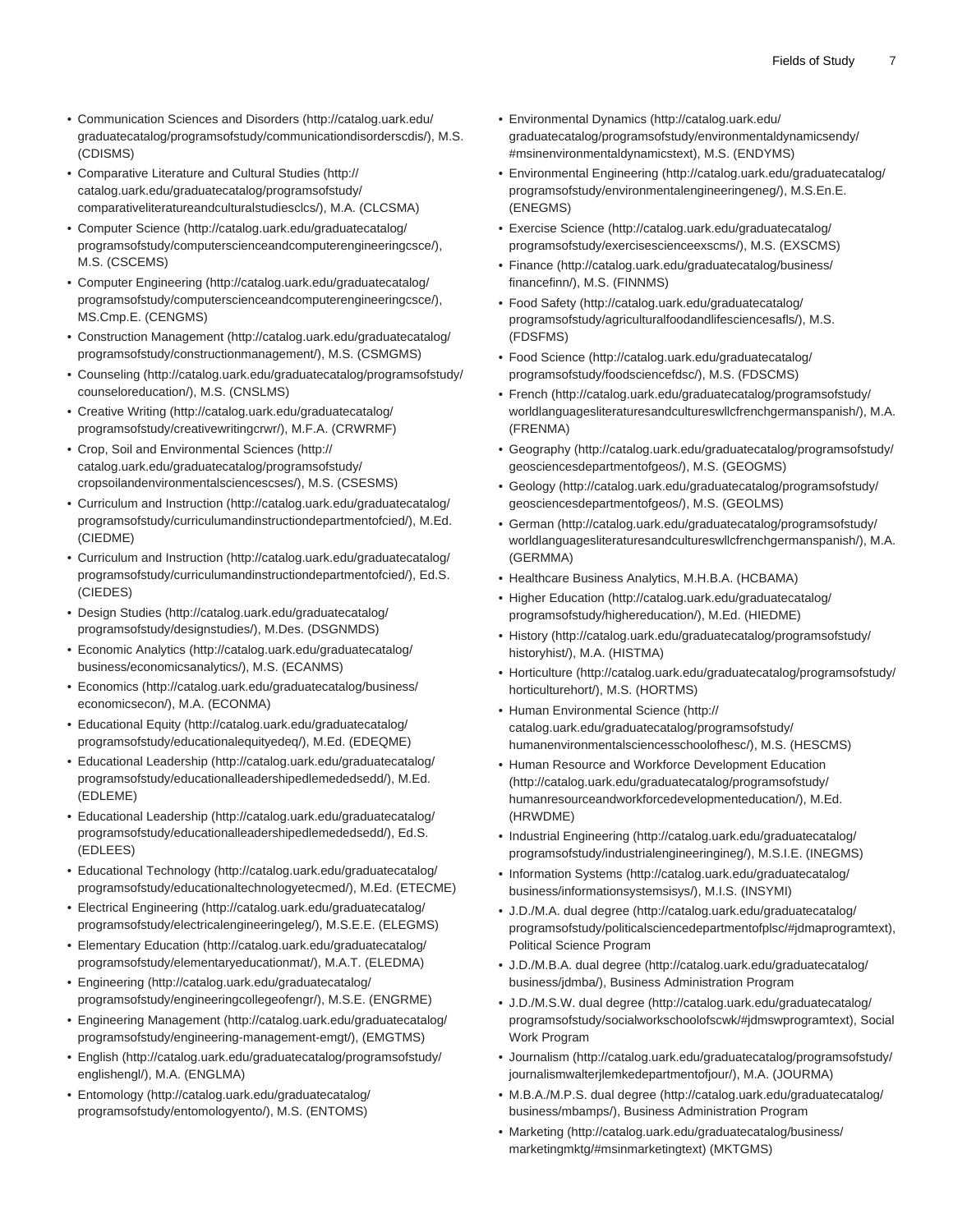- [Materials Engineering](http://catalog.uark.edu/graduatecatalog/programsofstudy/materialsengineeringmate/) [\(http://catalog.uark.edu/graduatecatalog/](http://catalog.uark.edu/graduatecatalog/programsofstudy/materialsengineeringmate/) [programsofstudy/materialsengineeringmate/](http://catalog.uark.edu/graduatecatalog/programsofstudy/materialsengineeringmate/)) , M.S. (MATEMS)
- [Materials Science](http://catalog.uark.edu/graduatecatalog/programsofstudy/materialsengineeringmate/) [\(http://catalog.uark.edu/graduatecatalog/](http://catalog.uark.edu/graduatecatalog/programsofstudy/materialsengineeringmate/) [programsofstudy/materialsengineeringmate/](http://catalog.uark.edu/graduatecatalog/programsofstudy/materialsengineeringmate/)), M.S. (MATSMS)
- [Mathematics](http://catalog.uark.edu/graduatecatalog/programsofstudy/mathematicalsciencesdepartmentofmasc/) [\(http://catalog.uark.edu/graduatecatalog/](http://catalog.uark.edu/graduatecatalog/programsofstudy/mathematicalsciencesdepartmentofmasc/) [programsofstudy/mathematicalsciencesdepartmentofmasc/\)](http://catalog.uark.edu/graduatecatalog/programsofstudy/mathematicalsciencesdepartmentofmasc/), M.S. (MATHMS)
- [Mechanical Engineering](http://catalog.uark.edu/graduatecatalog/programsofstudy/mechanicalengineeringmeeg/) [\(http://catalog.uark.edu/graduatecatalog/](http://catalog.uark.edu/graduatecatalog/programsofstudy/mechanicalengineeringmeeg/) [programsofstudy/mechanicalengineeringmeeg/](http://catalog.uark.edu/graduatecatalog/programsofstudy/mechanicalengineeringmeeg/)), M.S.M.E. (MEEGMS)
- [Modern Languages](http://catalog.uark.edu/graduatecatalog/programsofstudy/worldlanguagesliteraturesandcultureswllcfrenchgermanspanish/#mainmodernlanguagestext) ([http://catalog.uark.edu/](http://catalog.uark.edu/graduatecatalog/programsofstudy/worldlanguagesliteraturesandcultureswllcfrenchgermanspanish/#mainmodernlanguagestext) [graduatecatalog/programsofstudy/](http://catalog.uark.edu/graduatecatalog/programsofstudy/worldlanguagesliteraturesandcultureswllcfrenchgermanspanish/#mainmodernlanguagestext) [worldlanguagesliteraturesandcultureswllcfrenchgermanspanish/](http://catalog.uark.edu/graduatecatalog/programsofstudy/worldlanguagesliteraturesandcultureswllcfrenchgermanspanish/#mainmodernlanguagestext) [#mainmodernlanguagestext\)](http://catalog.uark.edu/graduatecatalog/programsofstudy/worldlanguagesliteraturesandcultureswllcfrenchgermanspanish/#mainmodernlanguagestext), M.A. (MLANMA)
- [Music](http://catalog.uark.edu/graduatecatalog/programsofstudy/musicmusc/) ([http://catalog.uark.edu/graduatecatalog/programsofstudy/](http://catalog.uark.edu/graduatecatalog/programsofstudy/musicmusc/) [musicmusc/](http://catalog.uark.edu/graduatecatalog/programsofstudy/musicmusc/)), M.M. (MUSCMM)
- [Nursing \(http://catalog.uark.edu/graduatecatalog/programsofstudy/](http://catalog.uark.edu/graduatecatalog/programsofstudy/nursingeleanormannschoolofnurs/) [nursingeleanormannschoolofnurs/](http://catalog.uark.edu/graduatecatalog/programsofstudy/nursingeleanormannschoolofnurs/)), M.S.N. (NURSMS)
- [Operations Analytics](http://catalog.uark.edu/graduatecatalog/programsofstudy/operationsanalyticsopan/) [\(http://catalog.uark.edu/graduatecatalog/](http://catalog.uark.edu/graduatecatalog/programsofstudy/operationsanalyticsopan/) [programsofstudy/operationsanalyticsopan/](http://catalog.uark.edu/graduatecatalog/programsofstudy/operationsanalyticsopan/)), M.S.O.A. (OPANMS)
- [Operations Management](http://catalog.uark.edu/graduatecatalog/programsofstudy/operationsmanagementopmg/) ([http://catalog.uark.edu/graduatecatalog/](http://catalog.uark.edu/graduatecatalog/programsofstudy/operationsmanagementopmg/) [programsofstudy/operationsmanagementopmg/](http://catalog.uark.edu/graduatecatalog/programsofstudy/operationsmanagementopmg/)), M.S.O.M (OPMGMS)
- [Philosophy](http://catalog.uark.edu/graduatecatalog/programsofstudy/philosophyphil/) [\(http://catalog.uark.edu/graduatecatalog/programsofstudy/](http://catalog.uark.edu/graduatecatalog/programsofstudy/philosophyphil/) [philosophyphil/\)](http://catalog.uark.edu/graduatecatalog/programsofstudy/philosophyphil/), M.A. (PHILMA)
- [Physical Education \(http://catalog.uark.edu/graduatecatalog/](http://catalog.uark.edu/graduatecatalog/programsofstudy/physicaleducationphedmed/) [programsofstudy/physicaleducationphedmed/\)](http://catalog.uark.edu/graduatecatalog/programsofstudy/physicaleducationphedmed/), M.Ed. (PHEDME)
- [Physics \(http://catalog.uark.edu/graduatecatalog/programsofstudy/](http://catalog.uark.edu/graduatecatalog/programsofstudy/physicsphys/) [physicsphys/\)](http://catalog.uark.edu/graduatecatalog/programsofstudy/physicsphys/), M.S. (PHYSMS)
- [Plant Pathology](http://catalog.uark.edu/graduatecatalog/programsofstudy/plantpathologyplpa/) ([http://catalog.uark.edu/graduatecatalog/](http://catalog.uark.edu/graduatecatalog/programsofstudy/plantpathologyplpa/) [programsofstudy/plantpathologyplpa/](http://catalog.uark.edu/graduatecatalog/programsofstudy/plantpathologyplpa/)), M.S. (PLPAMS)
- [Political Science](http://catalog.uark.edu/graduatecatalog/programsofstudy/politicalsciencedepartmentofplsc/) [\(http://catalog.uark.edu/graduatecatalog/](http://catalog.uark.edu/graduatecatalog/programsofstudy/politicalsciencedepartmentofplsc/) [programsofstudy/politicalsciencedepartmentofplsc/](http://catalog.uark.edu/graduatecatalog/programsofstudy/politicalsciencedepartmentofplsc/)), M.A. (PLSCMA)
- [Public Administration](http://catalog.uark.edu/graduatecatalog/programsofstudy/publicadministrationpadmmpa/) ([http://catalog.uark.edu/graduatecatalog/](http://catalog.uark.edu/graduatecatalog/programsofstudy/publicadministrationpadmmpa/) [programsofstudy/publicadministrationpadmmpa/](http://catalog.uark.edu/graduatecatalog/programsofstudy/publicadministrationpadmmpa/)), M.P.A. (PADMMP)
- [Public Health](http://catalog.uark.edu/graduatecatalog/programsofstudy/publichealth/) [\(http://catalog.uark.edu/graduatecatalog/](http://catalog.uark.edu/graduatecatalog/programsofstudy/publichealth/) [programsofstudy/publichealth/\)](http://catalog.uark.edu/graduatecatalog/programsofstudy/publichealth/), M.P.H. (PBHLMPH)
- [J.D./M.P.A. dual degree](http://catalog.uark.edu/graduatecatalog/programsofstudy/publicadministrationpadmmpa/#jdmpaprogramtext) ([http://catalog.uark.edu/graduatecatalog/](http://catalog.uark.edu/graduatecatalog/programsofstudy/publicadministrationpadmmpa/#jdmpaprogramtext) [programsofstudy/publicadministrationpadmmpa/#jdmpaprogramtext](http://catalog.uark.edu/graduatecatalog/programsofstudy/publicadministrationpadmmpa/#jdmpaprogramtext)), Public Administration Program
- [Public Service](http://catalog.uark.edu/graduatecatalog/programsofstudy/clintonschoolofpublicserviceuacs/) ([http://catalog.uark.edu/graduatecatalog/](http://catalog.uark.edu/graduatecatalog/programsofstudy/clintonschoolofpublicserviceuacs/) [programsofstudy/clintonschoolofpublicserviceuacs/](http://catalog.uark.edu/graduatecatalog/programsofstudy/clintonschoolofpublicserviceuacs/)), M.P.S. (UACSMP)
- [Poultry Science \(http://catalog.uark.edu/graduatecatalog/](http://catalog.uark.edu/graduatecatalog/programsofstudy/poultryscienceposc/) [programsofstudy/poultryscienceposc/](http://catalog.uark.edu/graduatecatalog/programsofstudy/poultryscienceposc/)), M.S. (POSCMS)
- [Professional Accounting](http://catalog.uark.edu/graduatecatalog/business/accountingacct/#mpawithassuranceandanalyticsconcentrationtext) ([http://catalog.uark.edu/](http://catalog.uark.edu/graduatecatalog/business/accountingacct/#mpawithassuranceandanalyticsconcentrationtext) [graduatecatalog/business/accountingacct/](http://catalog.uark.edu/graduatecatalog/business/accountingacct/#mpawithassuranceandanalyticsconcentrationtext) [#mpawithassuranceandanalyticsconcentrationtext\)](http://catalog.uark.edu/graduatecatalog/business/accountingacct/#mpawithassuranceandanalyticsconcentrationtext), M.P.Ac. (ACCTMP)
- [Psychology](http://catalog.uark.edu/graduatecatalog/programsofstudy/psychologicalsciencepsyc/) ([http://catalog.uark.edu/graduatecatalog/programsofstudy/](http://catalog.uark.edu/graduatecatalog/programsofstudy/psychologicalsciencepsyc/) [psychologicalsciencepsyc/\)](http://catalog.uark.edu/graduatecatalog/programsofstudy/psychologicalsciencepsyc/), M.A. (PSYCMA)
- [Recreation and Sport Management \(http://](http://catalog.uark.edu/graduatecatalog/programsofstudy/recreationandsportmanagementresmmededd/) [catalog.uark.edu/graduatecatalog/programsofstudy/](http://catalog.uark.edu/graduatecatalog/programsofstudy/recreationandsportmanagementresmmededd/) [recreationandsportmanagementresmmededd/](http://catalog.uark.edu/graduatecatalog/programsofstudy/recreationandsportmanagementresmmededd/)), M.Ed. (RESMME)
- [Social Work](http://catalog.uark.edu/graduatecatalog/programsofstudy/socialworkschoolofscwk/) ([http://catalog.uark.edu/graduatecatalog/](http://catalog.uark.edu/graduatecatalog/programsofstudy/socialworkschoolofscwk/) [programsofstudy/socialworkschoolofscwk/\)](http://catalog.uark.edu/graduatecatalog/programsofstudy/socialworkschoolofscwk/), M.S.W. (SCWKMS)
- [Sociology](http://catalog.uark.edu/graduatecatalog/programsofstudy/sociologyandcriminologysoci/) ([http://catalog.uark.edu/graduatecatalog/programsofstudy/](http://catalog.uark.edu/graduatecatalog/programsofstudy/sociologyandcriminologysoci/) [sociologyandcriminologysoci/\)](http://catalog.uark.edu/graduatecatalog/programsofstudy/sociologyandcriminologysoci/), M.A. (SOCIMA)
- [Space and Planetary Sciences](http://catalog.uark.edu/graduatecatalog/programsofstudy/spaceandplanetarysciencesspac/) [\(http://catalog.uark.edu/](http://catalog.uark.edu/graduatecatalog/programsofstudy/spaceandplanetarysciencesspac/) [graduatecatalog/programsofstudy/spaceandplanetarysciencesspac/](http://catalog.uark.edu/graduatecatalog/programsofstudy/spaceandplanetarysciencesspac/)), M.S. (SPACMS)
- [Spanish](http://catalog.uark.edu/graduatecatalog/programsofstudy/worldlanguagesliteraturesandcultureswllcfrenchgermanspanish/) ([http://catalog.uark.edu/graduatecatalog/programsofstudy/](http://catalog.uark.edu/graduatecatalog/programsofstudy/worldlanguagesliteraturesandcultureswllcfrenchgermanspanish/) [worldlanguagesliteraturesandcultureswllcfrenchgermanspanish/](http://catalog.uark.edu/graduatecatalog/programsofstudy/worldlanguagesliteraturesandcultureswllcfrenchgermanspanish/)), M.A. (SPANMA)
- [Special Education](http://catalog.uark.edu/graduatecatalog/programsofstudy/specialeducationspedmed/) [\(http://catalog.uark.edu/graduatecatalog/](http://catalog.uark.edu/graduatecatalog/programsofstudy/specialeducationspedmed/) [programsofstudy/specialeducationspedmed/\)](http://catalog.uark.edu/graduatecatalog/programsofstudy/specialeducationspedmed/), M.Ed. (SPEDME)
- [Statistics and Analytics](http://catalog.uark.edu/graduatecatalog/programsofstudy/statisticsandanalyticsstan/) ([http://catalog.uark.edu/graduatecatalog/](http://catalog.uark.edu/graduatecatalog/programsofstudy/statisticsandanalyticsstan/) [programsofstudy/statisticsandanalyticsstan/](http://catalog.uark.edu/graduatecatalog/programsofstudy/statisticsandanalyticsstan/)), M.S. (STANMS)
- [Supply Chain Management](http://catalog.uark.edu/graduatecatalog/business/supplychainmanagementtlog/) ([http://catalog.uark.edu/graduatecatalog/](http://catalog.uark.edu/graduatecatalog/business/supplychainmanagementtlog/) [business/supplychainmanagementtlog/](http://catalog.uark.edu/graduatecatalog/business/supplychainmanagementtlog/)), M.S. (SCMTMS)
- [Teacher Education](http://catalog.uark.edu/graduatecatalog/programsofstudy/teachereducation/) [\(http://catalog.uark.edu/graduatecatalog/](http://catalog.uark.edu/graduatecatalog/programsofstudy/teachereducation/) [programsofstudy/teachereducation/\)](http://catalog.uark.edu/graduatecatalog/programsofstudy/teachereducation/), M.A.T. (EDUCMA)
- [Teaching Education to Speakers of Other Languages](http://catalog.uark.edu/graduatecatalog/programsofstudy/teachingenglishtospeakersofotherlanguages/) ([http://catalog.uark.edu/graduatecatalog/programsofstudy/](http://catalog.uark.edu/graduatecatalog/programsofstudy/teachingenglishtospeakersofotherlanguages/) [teachingenglishtospeakersofotherlanguages/\)](http://catalog.uark.edu/graduatecatalog/programsofstudy/teachingenglishtospeakersofotherlanguages/), M.Ed. (TESLME)
- [Theatre](http://catalog.uark.edu/graduatecatalog/programsofstudy/theatrethtr/) ([http://catalog.uark.edu/graduatecatalog/programsofstudy/](http://catalog.uark.edu/graduatecatalog/programsofstudy/theatrethtr/) [theatrethtr/\)](http://catalog.uark.edu/graduatecatalog/programsofstudy/theatrethtr/), M.F.A. (THTRMF)

### **4+1/Accelerated Master's Programs**

4+1 or Accelerated Master's Programs allow well-prepared undergraduate students at the University of Arkansas-Fayetteville to begin graduate studies during the last year of their undergraduate careers. Students accepted to an approved accelerated program enroll in 6-12 hours of graduate coursework and may be able to apply those hours to both their undergraduate and graduate degrees. Each individual degree program has specific application procedures and limitations on use of hours as defined in each degree's entry in the Graduate Catalog below. Contact the Graduate Coordinator of each program for more information.

#### **College of Education and Health Professions**

- [Curriculum and Instruction \(http://catalog.uark.edu/graduatecatalog/](http://catalog.uark.edu/graduatecatalog/programsofstudy/curriculumandinstructiondepartmentofcied/) [programsofstudy/curriculumandinstructiondepartmentofcied/\)](http://catalog.uark.edu/graduatecatalog/programsofstudy/curriculumandinstructiondepartmentofcied/), M.Ed. (CIEDME)
- [Exercise Science \(http://catalog.uark.edu/graduatecatalog/](http://catalog.uark.edu/graduatecatalog/programsofstudy/exercisescienceexscms/) [programsofstudy/exercisescienceexscms/](http://catalog.uark.edu/graduatecatalog/programsofstudy/exercisescienceexscms/)), M.S. (EXSCMS)

#### **College of Engineering**

- [Biomedical Engineering](http://catalog.uark.edu/graduatecatalog/programsofstudy/biomedicalengineeringbmen/) [\(http://catalog.uark.edu/graduatecatalog/](http://catalog.uark.edu/graduatecatalog/programsofstudy/biomedicalengineeringbmen/) [programsofstudy/biomedicalengineeringbmen/](http://catalog.uark.edu/graduatecatalog/programsofstudy/biomedicalengineeringbmen/)), M.S.B.M.E. (BMEGMS)
- [Computer Science](http://catalog.uark.edu/graduatecatalog/programsofstudy/computerscienceandcomputerengineeringcsce/) ([http://catalog.uark.edu/graduatecatalog/](http://catalog.uark.edu/graduatecatalog/programsofstudy/computerscienceandcomputerengineeringcsce/) [programsofstudy/computerscienceandcomputerengineeringcsce/\)](http://catalog.uark.edu/graduatecatalog/programsofstudy/computerscienceandcomputerengineeringcsce/), M.S. (CSCEMS)
- [Computer Engineering](http://catalog.uark.edu/graduatecatalog/programsofstudy/computerscienceandcomputerengineeringcsce/) [\(http://catalog.uark.edu/graduatecatalog/](http://catalog.uark.edu/graduatecatalog/programsofstudy/computerscienceandcomputerengineeringcsce/) [programsofstudy/computerscienceandcomputerengineeringcsce/\)](http://catalog.uark.edu/graduatecatalog/programsofstudy/computerscienceandcomputerengineeringcsce/), MS.Cmp.E. (CENGMS)
- [Electrical Engineering \(http://catalog.uark.edu/graduatecatalog/](http://catalog.uark.edu/graduatecatalog/programsofstudy/electricalengineeringeleg/) [programsofstudy/electricalengineeringeleg/\)](http://catalog.uark.edu/graduatecatalog/programsofstudy/electricalengineeringeleg/), M.S.E.E. (ELEGMS)
- [Industrial Engineering \(http://catalog.uark.edu/graduatecatalog/](http://catalog.uark.edu/graduatecatalog/programsofstudy/industrialengineeringineg/) [programsofstudy/industrialengineeringineg/](http://catalog.uark.edu/graduatecatalog/programsofstudy/industrialengineeringineg/)), M.S.I.E. (INEGMS)
- [Operations Analytics \(http://catalog.uark.edu/graduatecatalog/](http://catalog.uark.edu/graduatecatalog/programsofstudy/operationsanalyticsopan/) [programsofstudy/operationsanalyticsopan/](http://catalog.uark.edu/graduatecatalog/programsofstudy/operationsanalyticsopan/)), M.S.O.A. (OPANMS)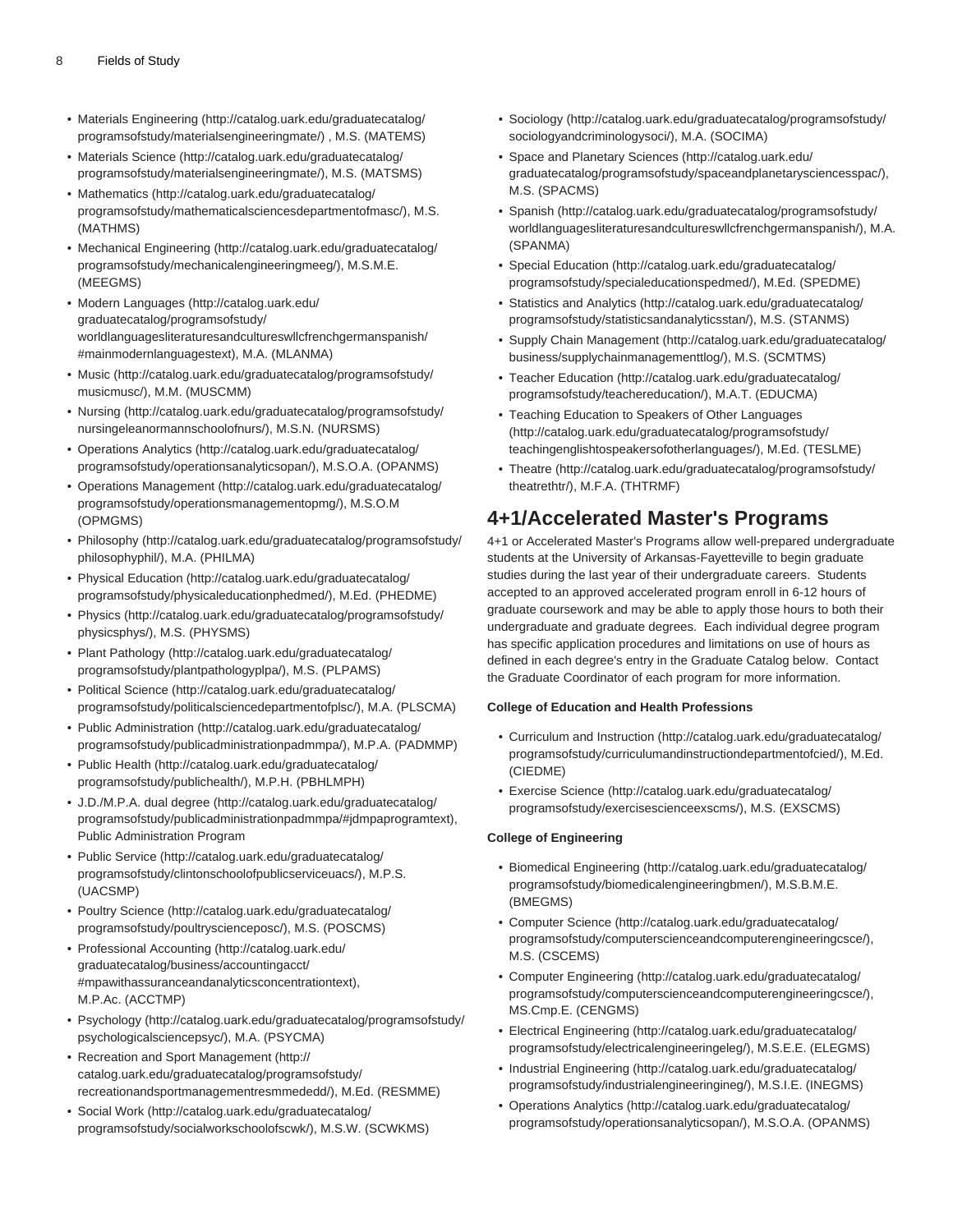• [Operations Management](http://catalog.uark.edu/graduatecatalog/programsofstudy/operationsmanagementopmg/) ([http://catalog.uark.edu/graduatecatalog/](http://catalog.uark.edu/graduatecatalog/programsofstudy/operationsmanagementopmg/) [programsofstudy/operationsmanagementopmg/](http://catalog.uark.edu/graduatecatalog/programsofstudy/operationsmanagementopmg/)), M.S.O.M (OPMGMS)

#### **Fulbright College of Arts & Sciences**

- [History](http://catalog.uark.edu/graduatecatalog/programsofstudy/historyhist/) ([http://catalog.uark.edu/graduatecatalog/programsofstudy/](http://catalog.uark.edu/graduatecatalog/programsofstudy/historyhist/) [historyhist/](http://catalog.uark.edu/graduatecatalog/programsofstudy/historyhist/)), M.A. (HISTMA)
- [Journalism](http://catalog.uark.edu/graduatecatalog/programsofstudy/journalismwalterjlemkedepartmentofjour/) ([http://catalog.uark.edu/graduatecatalog/programsofstudy/](http://catalog.uark.edu/graduatecatalog/programsofstudy/journalismwalterjlemkedepartmentofjour/) [journalismwalterjlemkedepartmentofjour/\)](http://catalog.uark.edu/graduatecatalog/programsofstudy/journalismwalterjlemkedepartmentofjour/), M.A. (JOURMA)

#### **Graduate School of Business**

• [Business Administration](http://catalog.uark.edu/graduatecatalog/business/businessadministrationwcob/) [\(http://catalog.uark.edu/graduatecatalog/](http://catalog.uark.edu/graduatecatalog/business/businessadministrationwcob/) [business/businessadministrationwcob/](http://catalog.uark.edu/graduatecatalog/business/businessadministrationwcob/)), M.B.A. (BADMMB)

#### **Interdisciplinary Programs housed in the Graduate School and International Education**

- [Materials Engineering](http://catalog.uark.edu/graduatecatalog/programsofstudy/materialsengineeringmate/) [\(http://catalog.uark.edu/graduatecatalog/](http://catalog.uark.edu/graduatecatalog/programsofstudy/materialsengineeringmate/) [programsofstudy/materialsengineeringmate/](http://catalog.uark.edu/graduatecatalog/programsofstudy/materialsengineeringmate/)) , M.S. (MATEMS)
- [Materials Science](http://catalog.uark.edu/graduatecatalog/programsofstudy/materialsengineeringmate/) [\(http://catalog.uark.edu/graduatecatalog/](http://catalog.uark.edu/graduatecatalog/programsofstudy/materialsengineeringmate/) [programsofstudy/materialsengineeringmate/](http://catalog.uark.edu/graduatecatalog/programsofstudy/materialsengineeringmate/)), M.S. (MATSMS)

The following doctoral programs are offered by the Graduate School and the Graduate School of Business at the University of Arkansas:

### **Department of Accounting**

• Ph.D. in [Business Administration](http://catalog.uark.edu/graduatecatalog/business/accountingacct/) ([http://catalog.uark.edu/](http://catalog.uark.edu/graduatecatalog/business/accountingacct/) [graduatecatalog/business/accountingacct/\)](http://catalog.uark.edu/graduatecatalog/business/accountingacct/) (ACCTPH)

### **Department of Agricultural Education, Communication and Technology (AECT)**

• Ph.D. in [Agricultural, Food and Life Sciences with](http://catalog.uark.edu/graduatecatalog/programsofstudy/aect/#agriculturaleducationcommunicationandtechnologyconcentrationtext) [AECT Concentration](http://catalog.uark.edu/graduatecatalog/programsofstudy/aect/#agriculturaleducationcommunicationandtechnologyconcentrationtext) [\(http://catalog.uark.edu/](http://catalog.uark.edu/graduatecatalog/programsofstudy/aect/#agriculturaleducationcommunicationandtechnologyconcentrationtext) [graduatecatalog/programsofstudy/aect/](http://catalog.uark.edu/graduatecatalog/programsofstudy/aect/#agriculturaleducationcommunicationandtechnologyconcentrationtext) [#agriculturaleducationcommunicationandtechnologyconcentrationtext](http://catalog.uark.edu/graduatecatalog/programsofstudy/aect/#agriculturaleducationcommunicationandtechnologyconcentrationtext)) (AFLSPH-AECT)

### **Dale Bumpers College of Agricultural, Food and Life Sciences (AFLD)**

• Ph.D. in [Agricultural, Food and Life Sciences](http://catalog.uark.edu/graduatecatalog/programsofstudy/agriculturalfoodandlifesciencesafls/) ([http://catalog.uark.edu/](http://catalog.uark.edu/graduatecatalog/programsofstudy/agriculturalfoodandlifesciencesafls/) [graduatecatalog/programsofstudy/agriculturalfoodandlifesciencesafls/](http://catalog.uark.edu/graduatecatalog/programsofstudy/agriculturalfoodandlifesciencesafls/)) (AFLSPH)

#### **Department of Animal Science**

• Ph.D. in [Animal Science](http://catalog.uark.edu/graduatecatalog/programsofstudy/animalscienceansc/) ([http://catalog.uark.edu/graduatecatalog/](http://catalog.uark.edu/graduatecatalog/programsofstudy/animalscienceansc/) [programsofstudy/animalscienceansc/\)](http://catalog.uark.edu/graduatecatalog/programsofstudy/animalscienceansc/) (ANSCPH)

#### **Department of Anthropology**

• Ph.D. in [Anthropology](http://catalog.uark.edu/graduatecatalog/programsofstudy/anthropologyanth/) ([http://catalog.uark.edu/graduatecatalog/](http://catalog.uark.edu/graduatecatalog/programsofstudy/anthropologyanth/) [programsofstudy/anthropologyanth/\)](http://catalog.uark.edu/graduatecatalog/programsofstudy/anthropologyanth/) (ANTHPH)

#### **Department of Biological & Agricultural Engineering (BAEG)**

• Ph.D. in [Engineering](http://catalog.uark.edu/graduatecatalog/programsofstudy/biologicalandagriculturalengineeringbaegdepartmentof/) [\(http://catalog.uark.edu/](http://catalog.uark.edu/graduatecatalog/programsofstudy/biologicalandagriculturalengineeringbaegdepartmentof/) [graduatecatalog/programsofstudy/](http://catalog.uark.edu/graduatecatalog/programsofstudy/biologicalandagriculturalengineeringbaegdepartmentof/) [biologicalandagriculturalengineeringbaegdepartmentof/\)](http://catalog.uark.edu/graduatecatalog/programsofstudy/biologicalandagriculturalengineeringbaegdepartmentof/) (BENGPH)

#### **Department of Biological Sciences (BISC)**

• Ph.D. in [Biology](http://catalog.uark.edu/graduatecatalog/programsofstudy/biologicalsciencesbisc/) ([http://catalog.uark.edu/graduatecatalog/](http://catalog.uark.edu/graduatecatalog/programsofstudy/biologicalsciencesbisc/) [programsofstudy/biologicalsciencesbisc/\)](http://catalog.uark.edu/graduatecatalog/programsofstudy/biologicalsciencesbisc/) (BIOLPH)

### **Department of Biomedical Engineering (BMEG)**

• Ph.D. in [Engineering \(http://catalog.uark.edu/graduatecatalog/](http://catalog.uark.edu/graduatecatalog/programsofstudy/biomedicalengineeringbmen/) [programsofstudy/biomedicalengineeringbmen/](http://catalog.uark.edu/graduatecatalog/programsofstudy/biomedicalengineeringbmen/)) (BMEGPH)

#### **Graduate School of Business**

- Ph.D. in [Business Administration](http://catalog.uark.edu/graduatecatalog/business/businessadministrationwcob/) [\(http://catalog.uark.edu/](http://catalog.uark.edu/graduatecatalog/business/businessadministrationwcob/) [graduatecatalog/business/businessadministrationwcob/\)](http://catalog.uark.edu/graduatecatalog/business/businessadministrationwcob/)
- Ph.D. in [Economics](http://catalog.uark.edu/graduatecatalog/business/economicsecon/) ([http://catalog.uark.edu/graduatecatalog/](http://catalog.uark.edu/graduatecatalog/business/economicsecon/) [business/economicsecon/\)](http://catalog.uark.edu/graduatecatalog/business/economicsecon/)

### **Department of Chemical Engineering (CHEG)**

• Ph.D. in [Chemical Engineering](http://catalog.uark.edu/graduatecatalog/programsofstudy/chemicalengineeringralphemartindepartmentofcheg/) [\(http://](http://catalog.uark.edu/graduatecatalog/programsofstudy/chemicalengineeringralphemartindepartmentofcheg/) [catalog.uark.edu/graduatecatalog/programsofstudy/](http://catalog.uark.edu/graduatecatalog/programsofstudy/chemicalengineeringralphemartindepartmentofcheg/) [chemicalengineeringralphemartindepartmentofcheg/\)](http://catalog.uark.edu/graduatecatalog/programsofstudy/chemicalengineeringralphemartindepartmentofcheg/) (CHEGPH)

#### **Department of Chemistry & Biochemistry (CHBC)**

• Ph.D. in [Chemistry](http://catalog.uark.edu/graduatecatalog/programsofstudy/chemistryandbiochemistrychbcdepartmentof/) ([http://catalog.uark.edu/graduatecatalog/](http://catalog.uark.edu/graduatecatalog/programsofstudy/chemistryandbiochemistrychbcdepartmentof/) [programsofstudy/chemistryandbiochemistrychbcdepartmentof/\)](http://catalog.uark.edu/graduatecatalog/programsofstudy/chemistryandbiochemistrychbcdepartmentof/) (CHEMPH)

### **Department of Civil Engineering (CVEG)**

• Ph.D. in [Engineering \(http://catalog.uark.edu/graduatecatalog/](http://catalog.uark.edu/graduatecatalog/programsofstudy/civilengineeringcveg/) [programsofstudy/civilengineeringcveg/](http://catalog.uark.edu/graduatecatalog/programsofstudy/civilengineeringcveg/)) (CVEGPH)

### **Department of Computer Science & Computer Engineering (CSCE)**

- Ph.D. in [Computer Science](http://catalog.uark.edu/graduatecatalog/programsofstudy/computerscienceandcomputerengineeringcsce/) ([http://catalog.uark.edu/graduatecatalog/](http://catalog.uark.edu/graduatecatalog/programsofstudy/computerscienceandcomputerengineeringcsce/) [programsofstudy/computerscienceandcomputerengineeringcsce/\)](http://catalog.uark.edu/graduatecatalog/programsofstudy/computerscienceandcomputerengineeringcsce/) (CSCEPH)
- Ph.D. in [Engineering \(http://catalog.uark.edu/graduatecatalog/](http://catalog.uark.edu/graduatecatalog/programsofstudy/computerscienceandcomputerengineeringcsce/) [programsofstudy/computerscienceandcomputerengineeringcsce/\)](http://catalog.uark.edu/graduatecatalog/programsofstudy/computerscienceandcomputerengineeringcsce/) (CENGPH)

#### **Department of Crop, Soil & Environmental Sciences (CSES)**

• Ph.D. in [Crop, Soil & Environmental Sciences \(http://](http://catalog.uark.edu/graduatecatalog/programsofstudy/cropsoilandenvironmentalsciencescses/) [catalog.uark.edu/graduatecatalog/programsofstudy/](http://catalog.uark.edu/graduatecatalog/programsofstudy/cropsoilandenvironmentalsciencescses/) [cropsoilandenvironmentalsciencescses/](http://catalog.uark.edu/graduatecatalog/programsofstudy/cropsoilandenvironmentalsciencescses/)) (CSESPH)

#### **Department of Curriculum & Instruction (CIED)**

- Ed.D. in [Educational Leadership](http://catalog.uark.edu/graduatecatalog/programsofstudy/educationalleadershipedlemededsedd/) [\(http://](http://catalog.uark.edu/graduatecatalog/programsofstudy/educationalleadershipedlemededsedd/) [catalog.uark.edu/graduatecatalog/programsofstudy/](http://catalog.uark.edu/graduatecatalog/programsofstudy/educationalleadershipedlemededsedd/) [educationalleadershipedlemededsedd/](http://catalog.uark.edu/graduatecatalog/programsofstudy/educationalleadershipedlemededsedd/)) (EDLEED)
- Ph.D. [in Curriculum & Instruction](http://catalog.uark.edu/graduatecatalog/programsofstudy/curriculumandinstructiondepartmentofcied/) [\(http://](http://catalog.uark.edu/graduatecatalog/programsofstudy/curriculumandinstructiondepartmentofcied/) [catalog.uark.edu/graduatecatalog/programsofstudy/](http://catalog.uark.edu/graduatecatalog/programsofstudy/curriculumandinstructiondepartmentofcied/) [curriculumandinstructiondepartmentofcied/\)](http://catalog.uark.edu/graduatecatalog/programsofstudy/curriculumandinstructiondepartmentofcied/) (CIEDPH)

### **Department of Economics (ECON)**

• Ph.D. in [Economics](http://catalog.uark.edu/graduatecatalog/business/economicsecon/) ([http://catalog.uark.edu/graduatecatalog/](http://catalog.uark.edu/graduatecatalog/business/economicsecon/) [business/economicsecon/\)](http://catalog.uark.edu/graduatecatalog/business/economicsecon/) (ECONPH)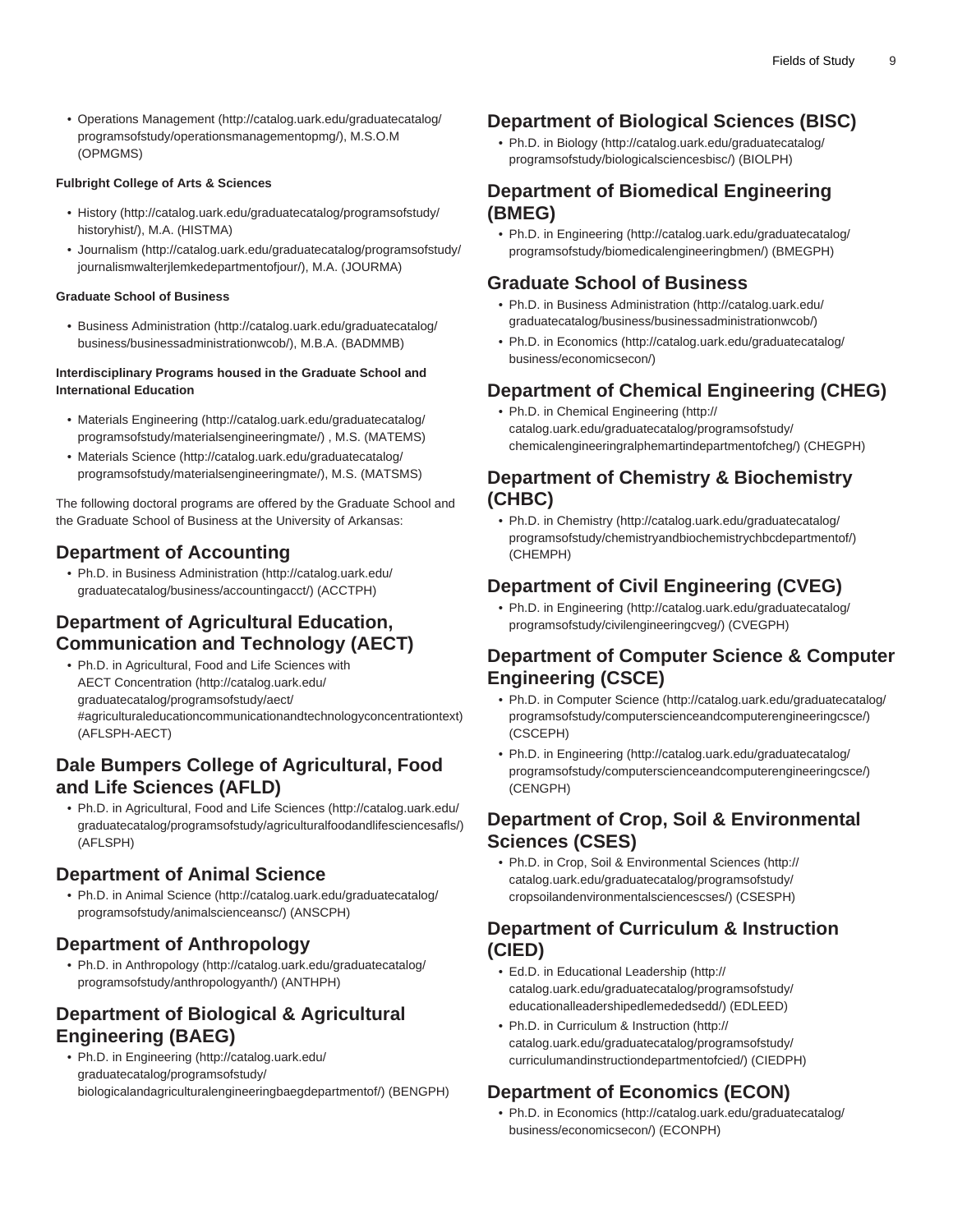### **Program in Educational Statistics & Research Methods (ESRM)**

• Ph.D. in [Educational Statistics & Research Methods](http://catalog.uark.edu/graduatecatalog/programsofstudy/educationalstatisticsandresearchmethodsesrm/) ([http://catalog.uark.edu/graduatecatalog/programsofstudy/](http://catalog.uark.edu/graduatecatalog/programsofstudy/educationalstatisticsandresearchmethodsesrm/) [educationalstatisticsandresearchmethodsesrm/\)](http://catalog.uark.edu/graduatecatalog/programsofstudy/educationalstatisticsandresearchmethodsesrm/) (ESRMPH)

### **Department of Education Reform (EDRE)**

• PhD. in [Education Policy \(http://catalog.uark.edu/graduatecatalog/](http://catalog.uark.edu/graduatecatalog/programsofstudy/educationpolicyedpo/) [programsofstudy/educationpolicyedpo/\)](http://catalog.uark.edu/graduatecatalog/programsofstudy/educationpolicyedpo/) (EDPOPH)

### **Department of Electrical Engineering (ELEG)**

• Ph.D. in [Electrical Engineering](http://catalog.uark.edu/graduatecatalog/programsofstudy/electricalengineeringeleg/) ([http://catalog.uark.edu/](http://catalog.uark.edu/graduatecatalog/programsofstudy/electricalengineeringeleg/) [graduatecatalog/programsofstudy/electricalengineeringeleg/](http://catalog.uark.edu/graduatecatalog/programsofstudy/electricalengineeringeleg/)) (ELEGPH)

### **College of Engineering (ENGR)**

• Ph.D. in [Engineering](http://catalog.uark.edu/graduatecatalog/programsofstudy/engineeringcollegeofengr/) [\(http://catalog.uark.edu/graduatecatalog/](http://catalog.uark.edu/graduatecatalog/programsofstudy/engineeringcollegeofengr/) [programsofstudy/engineeringcollegeofengr/\)](http://catalog.uark.edu/graduatecatalog/programsofstudy/engineeringcollegeofengr/) (ENGRPH)

### **Department of English (ENGL)**

• Ph.D. in [English](http://catalog.uark.edu/graduatecatalog/programsofstudy/englishengl/) ([http://catalog.uark.edu/graduatecatalog/](http://catalog.uark.edu/graduatecatalog/programsofstudy/englishengl/) [programsofstudy/englishengl/](http://catalog.uark.edu/graduatecatalog/programsofstudy/englishengl/)) (ENGLPH)

### **Department of Entomology and Plant Pathology (ENTO-PLPA)**

- Ph.D. in [Agricultural, Food and Life Sciences](http://catalog.uark.edu/graduatecatalog/programsofstudy/entomologyento/#entomologyconcentrationtext) ([http://](http://catalog.uark.edu/graduatecatalog/programsofstudy/entomologyento/#entomologyconcentrationtext) [catalog.uark.edu/graduatecatalog/programsofstudy/entomologyento/](http://catalog.uark.edu/graduatecatalog/programsofstudy/entomologyento/#entomologyconcentrationtext) [#entomologyconcentrationtext\)](http://catalog.uark.edu/graduatecatalog/programsofstudy/entomologyento/#entomologyconcentrationtext) with Entomology Concentration (AFLSPH-ENTO)
- Ph.D. in [Agricultural Food and Life Sciences \(http://catalog.uark.edu/](http://catalog.uark.edu/graduatecatalog/programsofstudy/plantpathologyplpa/#phdinaflswithplantpathologyconcentrationtext) [graduatecatalog/programsofstudy/plantpathologyplpa/](http://catalog.uark.edu/graduatecatalog/programsofstudy/plantpathologyplpa/#phdinaflswithplantpathologyconcentrationtext) [#phdinaflswithplantpathologyconcentrationtext\)](http://catalog.uark.edu/graduatecatalog/programsofstudy/plantpathologyplpa/#phdinaflswithplantpathologyconcentrationtext) with Plant Pathology Concentration (AFLSPH-PLPA)

# **Department of Finance (FINN)**

• Ph.D. in [Business Administration](http://catalog.uark.edu/graduatecatalog/business/financefinn/) ([http://catalog.uark.edu/](http://catalog.uark.edu/graduatecatalog/business/financefinn/) [graduatecatalog/business/financefinn/](http://catalog.uark.edu/graduatecatalog/business/financefinn/)) (FINNPH)

### **Department of Food Science (FDSC)**

• Ph.D. in [Food Science \(http://catalog.uark.edu/graduatecatalog/](http://catalog.uark.edu/graduatecatalog/programsofstudy/foodsciencefdsc/) [programsofstudy/foodsciencefdsc/](http://catalog.uark.edu/graduatecatalog/programsofstudy/foodsciencefdsc/)) (FDSCPH)

### **Department of Geosciences (GEOS)**

• Ph.D. in [Geosciences](http://catalog.uark.edu/graduatecatalog/programsofstudy/geosciencesdepartmentofgeos/) ([http://catalog.uark.edu/graduatecatalog/](http://catalog.uark.edu/graduatecatalog/programsofstudy/geosciencesdepartmentofgeos/) [programsofstudy/geosciencesdepartmentofgeos/\)](http://catalog.uark.edu/graduatecatalog/programsofstudy/geosciencesdepartmentofgeos/) (GEOSPH)

### **Department of Health, Human Performance and Recreation (HHPR)**

• Ph.D. in [Health, Sport and Exercise Science \(http://catalog.uark.edu/](http://catalog.uark.edu/graduatecatalog/healthsportandexercisescience/) [graduatecatalog/healthsportandexercisescience/\)](http://catalog.uark.edu/graduatecatalog/healthsportandexercisescience/) (HSESPH)

### **Department of History (HIST)**

• Ph.D. in [History \(http://catalog.uark.edu/graduatecatalog/](http://catalog.uark.edu/graduatecatalog/programsofstudy/historyhist/) [programsofstudy/historyhist/](http://catalog.uark.edu/graduatecatalog/programsofstudy/historyhist/)) (HISTPH)

### **Department of Horticulture (HORT)**

• Ph.D. in [Agricultural, Food and Life Sciences](http://catalog.uark.edu/graduatecatalog/programsofstudy/horticulturehort/) ([http://catalog.uark.edu/](http://catalog.uark.edu/graduatecatalog/programsofstudy/horticulturehort/) [graduatecatalog/programsofstudy/horticulturehort/\)](http://catalog.uark.edu/graduatecatalog/programsofstudy/horticulturehort/) with Horticulture Concentration (AFLSPH-HORT)

# **Department of Industrial Engineering (INEG)**

• Ph.D. in [Engineering \(http://catalog.uark.edu/graduatecatalog/](http://catalog.uark.edu/graduatecatalog/programsofstudy/industrialengineeringineg/) [programsofstudy/industrialengineeringineg/](http://catalog.uark.edu/graduatecatalog/programsofstudy/industrialengineeringineg/)) (INEGPH)

# **Interdepartmental Degree Program**

• Ph.D. in [Food Science](http://catalog.uark.edu/graduatecatalog/programsofstudy/foodsciencefdsc/) ([http://catalog.uark.edu/graduatecatalog/](http://catalog.uark.edu/graduatecatalog/programsofstudy/foodsciencefdsc/) [programsofstudy/foodsciencefdsc/\)](http://catalog.uark.edu/graduatecatalog/programsofstudy/foodsciencefdsc/) (ANSC, FDSC, HESC, HORT)

# **Interdisciplinary Studies**

- Ph.D. in [Cell and Molecular Biology \(http://catalog.uark.edu/](http://catalog.uark.edu/graduatecatalog/programsofstudy/cellandmolecularbiologycemb/) [graduatecatalog/programsofstudy/cellandmolecularbiologycemb/\)](http://catalog.uark.edu/graduatecatalog/programsofstudy/cellandmolecularbiologycemb/) (CEMBPH)
- Ph.D. in [Comparative Literature and Cultural Studies](http://catalog.uark.edu/graduatecatalog/programsofstudy/comparativeliteratureandculturalstudiesclcs/) ([http://catalog.uark.edu/graduatecatalog/programsofstudy/](http://catalog.uark.edu/graduatecatalog/programsofstudy/comparativeliteratureandculturalstudiesclcs/) [comparativeliteratureandculturalstudiesclcs/](http://catalog.uark.edu/graduatecatalog/programsofstudy/comparativeliteratureandculturalstudiesclcs/)) (CLCSPH)
- Ph.D. in [Environmental Dynamics](http://catalog.uark.edu/graduatecatalog/programsofstudy/environmentaldynamicsendy/) [\(http://catalog.uark.edu/](http://catalog.uark.edu/graduatecatalog/programsofstudy/environmentaldynamicsendy/) [graduatecatalog/programsofstudy/environmentaldynamicsendy/](http://catalog.uark.edu/graduatecatalog/programsofstudy/environmentaldynamicsendy/)) (ENDYPH)
- Ph.D. in [Materials Science and Engineering](http://catalog.uark.edu/graduatecatalog/programsofstudy/materialsengineeringmate/) [\(http://catalog.uark.edu/](http://catalog.uark.edu/graduatecatalog/programsofstudy/materialsengineeringmate/) [graduatecatalog/programsofstudy/materialsengineeringmate/\)](http://catalog.uark.edu/graduatecatalog/programsofstudy/materialsengineeringmate/) (MSENPH)
- Ph.D. in [Public Policy](http://catalog.uark.edu/graduatecatalog/programsofstudy/publicpolicypubp/) [\(http://catalog.uark.edu/graduatecatalog/](http://catalog.uark.edu/graduatecatalog/programsofstudy/publicpolicypubp/) [programsofstudy/publicpolicypubp/](http://catalog.uark.edu/graduatecatalog/programsofstudy/publicpolicypubp/)) (PUBPPH)
- Ph.D. in [Space & Planetary Sciences](http://catalog.uark.edu/graduatecatalog/programsofstudy/spaceandplanetarysciencesspac/) ([http://catalog.uark.edu/](http://catalog.uark.edu/graduatecatalog/programsofstudy/spaceandplanetarysciencesspac/) [graduatecatalog/programsofstudy/spaceandplanetarysciencesspac/](http://catalog.uark.edu/graduatecatalog/programsofstudy/spaceandplanetarysciencesspac/)) (SPACPH)

# **Department of Information Systems (ISYS)**

• Ph.D. in [Business Administration](http://catalog.uark.edu/graduatecatalog/business/informationsystemsisys/) [\(http://catalog.uark.edu/](http://catalog.uark.edu/graduatecatalog/business/informationsystemsisys/) [graduatecatalog/business/informationsystemsisys/](http://catalog.uark.edu/graduatecatalog/business/informationsystemsisys/)) (ISYSPH)

# **Department of Management (MGMT)**

• Ph.D. in [Business Administration](http://catalog.uark.edu/graduatecatalog/business/managementmgmt/) [\(http://catalog.uark.edu/](http://catalog.uark.edu/graduatecatalog/business/managementmgmt/) [graduatecatalog/business/managementmgmt/](http://catalog.uark.edu/graduatecatalog/business/managementmgmt/)) (MGMTPH)

# **Department of Marketing (MKTG)**

• Ph.D. in [Business Administration](http://catalog.uark.edu/graduatecatalog/business/marketingmktg/) [\(http://catalog.uark.edu/](http://catalog.uark.edu/graduatecatalog/business/marketingmktg/) [graduatecatalog/business/marketingmktg/](http://catalog.uark.edu/graduatecatalog/business/marketingmktg/)) (MKTGPH)

# **Department of Mathematical Sciences (MASC)**

• Ph.D. in [Mathematics](http://catalog.uark.edu/graduatecatalog/programsofstudy/mathematicalsciencesdepartmentofmasc/) [\(http://catalog.uark.edu/graduatecatalog/](http://catalog.uark.edu/graduatecatalog/programsofstudy/mathematicalsciencesdepartmentofmasc/) [programsofstudy/mathematicalsciencesdepartmentofmasc/](http://catalog.uark.edu/graduatecatalog/programsofstudy/mathematicalsciencesdepartmentofmasc/)) (MATHPH)

### **Department of Mechanical Engineering (MEEG)**

• Ph.D. in [Engineering \(http://catalog.uark.edu/graduatecatalog/](http://catalog.uark.edu/graduatecatalog/programsofstudy/mechanicalengineeringmeeg/#phdinmechanicalengineeringtext) [programsofstudy/mechanicalengineeringmeeg/](http://catalog.uark.edu/graduatecatalog/programsofstudy/mechanicalengineeringmeeg/#phdinmechanicalengineeringtext) [#phdinmechanicalengineeringtext](http://catalog.uark.edu/graduatecatalog/programsofstudy/mechanicalengineeringmeeg/#phdinmechanicalengineeringtext)) (MEEGPH)

# **Eleanor Mann School of Nursing**

• D.N.P. in [Nursing](http://catalog.uark.edu/graduatecatalog/programsofstudy/nursingeleanormannschoolofnurs/) ([http://catalog.uark.edu/graduatecatalog/](http://catalog.uark.edu/graduatecatalog/programsofstudy/nursingeleanormannschoolofnurs/) [programsofstudy/nursingeleanormannschoolofnurs/](http://catalog.uark.edu/graduatecatalog/programsofstudy/nursingeleanormannschoolofnurs/)) (NURSDP)

# **Department of Occupational Therapy (OTPD)**

• O.T.D. in [Occupational Therapy](http://catalog.uark.edu/graduatecatalog/programsofstudy/clinical-occupational-therapy/) ([http://catalog.uark.edu/](http://catalog.uark.edu/graduatecatalog/programsofstudy/clinical-occupational-therapy/) [graduatecatalog/programsofstudy/clinical-occupational-therapy/\)](http://catalog.uark.edu/graduatecatalog/programsofstudy/clinical-occupational-therapy/) (OTDEDP)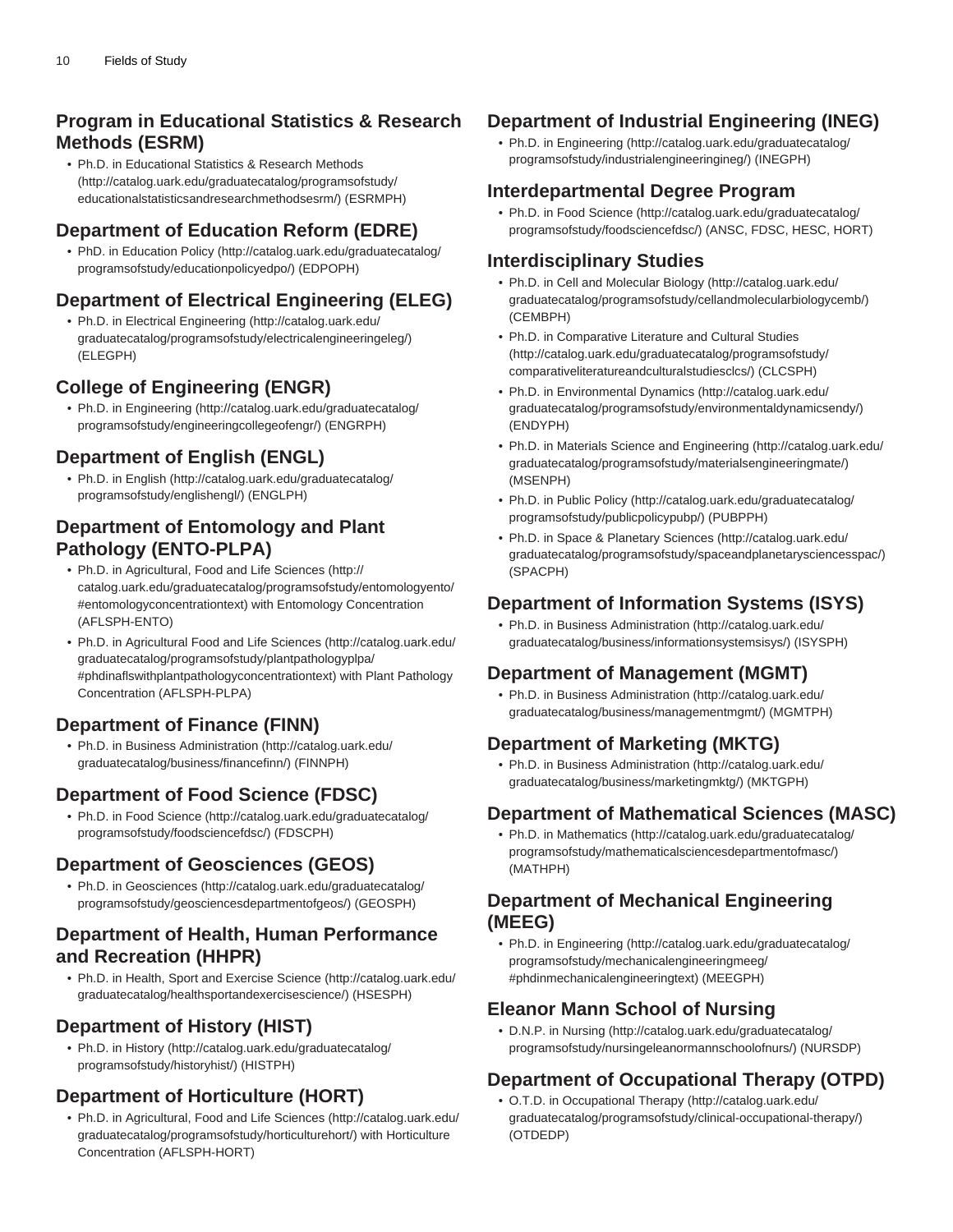# **Department of Philosophy (PHIL)**

• Ph.D. in [Philosophy](http://catalog.uark.edu/graduatecatalog/programsofstudy/philosophyphil/) ([http://catalog.uark.edu/graduatecatalog/](http://catalog.uark.edu/graduatecatalog/programsofstudy/philosophyphil/) [programsofstudy/philosophyphil/\)](http://catalog.uark.edu/graduatecatalog/programsofstudy/philosophyphil/) (PHILPH)

### **Department of Physics (PHYS)**

• Ph.D. in [Physics](http://catalog.uark.edu/graduatecatalog/programsofstudy/physicsphys/) [\(http://catalog.uark.edu/graduatecatalog/](http://catalog.uark.edu/graduatecatalog/programsofstudy/physicsphys/) [programsofstudy/physicsphys/\)](http://catalog.uark.edu/graduatecatalog/programsofstudy/physicsphys/) (PHYSPH)

### **Department of Political Science (PLSC)**

- [J.D./M.A. Program](http://catalog.uark.edu/graduatecatalog/programsofstudy/politicalsciencedepartmentofplsc/#jdmaprogramtext) ([http://catalog.uark.edu/graduatecatalog/](http://catalog.uark.edu/graduatecatalog/programsofstudy/politicalsciencedepartmentofplsc/#jdmaprogramtext) [programsofstudy/politicalsciencedepartmentofplsc/#jdmaprogramtext\)](http://catalog.uark.edu/graduatecatalog/programsofstudy/politicalsciencedepartmentofplsc/#jdmaprogramtext), dual degree
- [J.D./M.P.A. Program](http://catalog.uark.edu/graduatecatalog/programsofstudy/politicalsciencedepartmentofplsc/#jdmaprogramtext) [\(http://catalog.uark.edu/graduatecatalog/](http://catalog.uark.edu/graduatecatalog/programsofstudy/politicalsciencedepartmentofplsc/#jdmaprogramtext) [programsofstudy/politicalsciencedepartmentofplsc/#jdmaprogramtext\)](http://catalog.uark.edu/graduatecatalog/programsofstudy/politicalsciencedepartmentofplsc/#jdmaprogramtext), dual degree

### **Department of Poultry Science (POSC)**

• Ph.D. in [Poultry Science](http://catalog.uark.edu/graduatecatalog/programsofstudy/poultryscienceposc/) [\(http://catalog.uark.edu/graduatecatalog/](http://catalog.uark.edu/graduatecatalog/programsofstudy/poultryscienceposc/) [programsofstudy/poultryscienceposc/](http://catalog.uark.edu/graduatecatalog/programsofstudy/poultryscienceposc/)) (POSCPH)

### **Department of Psychological Science (PSYC)**

• Ph.D. in [Psychology \(http://catalog.uark.edu/graduatecatalog/](http://catalog.uark.edu/graduatecatalog/programsofstudy/psychologicalsciencepsyc/) [programsofstudy/psychologicalsciencepsyc/\)](http://catalog.uark.edu/graduatecatalog/programsofstudy/psychologicalsciencepsyc/) (PSCYPH)

### **Department of Rehabilitation, Human Resources, & Communication Disorders (RHRC)**

- Ed.D. in [Adult and Lifelong Learning](http://catalog.uark.edu/graduatecatalog/programsofstudy/adultandlifelonglearning/) ([http://catalog.uark.edu/](http://catalog.uark.edu/graduatecatalog/programsofstudy/adultandlifelonglearning/) [graduatecatalog/programsofstudy/adultandlifelonglearning/](http://catalog.uark.edu/graduatecatalog/programsofstudy/adultandlifelonglearning/)) (ADLLED)
- Ed.D. in [Human Resource and Workforce Development Education](http://catalog.uark.edu/graduatecatalog/programsofstudy/humanresourceandworkforcedevelopmenteducation/) ([http://catalog.uark.edu/graduatecatalog/programsofstudy/](http://catalog.uark.edu/graduatecatalog/programsofstudy/humanresourceandworkforcedevelopmenteducation/) [humanresourceandworkforcedevelopmenteducation/](http://catalog.uark.edu/graduatecatalog/programsofstudy/humanresourceandworkforcedevelopmenteducation/)) (HRWDED)
- Ph.D. in [Counselor Education and Supervision \(http://](http://catalog.uark.edu/graduatecatalog/programsofstudy/counseloreducation/) [catalog.uark.edu/graduatecatalog/programsofstudy/](http://catalog.uark.edu/graduatecatalog/programsofstudy/counseloreducation/) [counseloreducation/\)](http://catalog.uark.edu/graduatecatalog/programsofstudy/counseloreducation/) (CNEDPH)
- Ph.D. in [Educational Statistics and Research Methods](http://catalog.uark.edu/graduatecatalog/programsofstudy/educationalstatisticsandresearchmethodsesrm/) ([http://catalog.uark.edu/graduatecatalog/programsofstudy/](http://catalog.uark.edu/graduatecatalog/programsofstudy/educationalstatisticsandresearchmethodsesrm/) [educationalstatisticsandresearchmethodsesrm/\)](http://catalog.uark.edu/graduatecatalog/programsofstudy/educationalstatisticsandresearchmethodsesrm/) (ESRMPH)
- Ph.D. in [Higher Education](http://catalog.uark.edu/graduatecatalog/programsofstudy/highereducation/) ([http://catalog.uark.edu/graduatecatalog/](http://catalog.uark.edu/graduatecatalog/programsofstudy/highereducation/) [programsofstudy/highereducation/\)](http://catalog.uark.edu/graduatecatalog/programsofstudy/highereducation/) (HIEDPH)

#### **Department of Strategy, Entrepreneurship and Innovation (SEVI)**

• Ph.D. in [Strategy and Innovation](http://catalog.uark.edu/graduatecatalog/business/strategyandentrepreneurship/) [\(http://catalog.uark.edu/](http://catalog.uark.edu/graduatecatalog/business/strategyandentrepreneurship/) [graduatecatalog/business/strategyandentrepreneurship/\)](http://catalog.uark.edu/graduatecatalog/business/strategyandentrepreneurship/) (SEVIPH)

### **Department of Supply Chain Management**

• Ph.D. in [Business Administration](http://catalog.uark.edu/graduatecatalog/business/supplychainmanagementtlog/) ([http://catalog.uark.edu/](http://catalog.uark.edu/graduatecatalog/business/supplychainmanagementtlog/) [graduatecatalog/business/supplychainmanagementtlog/](http://catalog.uark.edu/graduatecatalog/business/supplychainmanagementtlog/)) (SCMTPH)

# **Graduate Certificates**

The following graduate certificate programs are offered by the University of Arkansas Graduate School:

# **Graduate School of Business**

• [Enterprise Systems](http://catalog.uark.edu/graduatecatalog/business/informationsystemsisys/) [\(http://catalog.uark.edu/graduatecatalog/](http://catalog.uark.edu/graduatecatalog/business/informationsystemsisys/) [business/informationsystemsisys/\)](http://catalog.uark.edu/graduatecatalog/business/informationsystemsisys/)

• [Entrepreneurship \(http://catalog.uark.edu/graduatecatalog/business/](http://catalog.uark.edu/graduatecatalog/business/businessadministrationwcob/) [businessadministrationwcob/](http://catalog.uark.edu/graduatecatalog/business/businessadministrationwcob/))

### **Department of Computer Science and Computer Engineering (CSCE)**

• [Cybersecurity](http://catalog.uark.edu/graduatecatalog/certificates/cybersecurity/) ([http://catalog.uark.edu/graduatecatalog/certificates/](http://catalog.uark.edu/graduatecatalog/certificates/cybersecurity/) [cybersecurity/\)](http://catalog.uark.edu/graduatecatalog/certificates/cybersecurity/) (CYBRGC)

### **Department of Curriculum & Instruction (CIED)**

- [Applied Behavior Analysis](http://catalog.uark.edu/graduatecatalog/programsofstudy/specialeducationspedmed/) ([http://catalog.uark.edu/graduatecatalog/](http://catalog.uark.edu/graduatecatalog/programsofstudy/specialeducationspedmed/) [programsofstudy/specialeducationspedmed/\)](http://catalog.uark.edu/graduatecatalog/programsofstudy/specialeducationspedmed/) (APBAGC)
- [Arkansas Curriculum/Program Administrator](http://catalog.uark.edu/graduatecatalog/programsofstudy/curriculum-program-administrator-acpa/) ([http://catalog.uark.edu/](http://catalog.uark.edu/graduatecatalog/programsofstudy/curriculum-program-administrator-acpa/) [graduatecatalog/programsofstudy/curriculum-program-administrator](http://catalog.uark.edu/graduatecatalog/programsofstudy/curriculum-program-administrator-acpa/)[acpa/\)](http://catalog.uark.edu/graduatecatalog/programsofstudy/curriculum-program-administrator-acpa/) (ACPAMC)
- [Building-Level Administration](http://catalog.uark.edu/graduatecatalog/programsofstudy/building-level-administration-psbl/) [\(http://catalog.uark.edu/](http://catalog.uark.edu/graduatecatalog/programsofstudy/building-level-administration-psbl/) [graduatecatalog/programsofstudy/building-level-administration-psbl/](http://catalog.uark.edu/graduatecatalog/programsofstudy/building-level-administration-psbl/)) (PSBLMC)
- [District-Level Administration](http://catalog.uark.edu/graduatecatalog/programsofstudy/district-level-administration-psdl/) [\(http://catalog.uark.edu/graduatecatalog/](http://catalog.uark.edu/graduatecatalog/programsofstudy/district-level-administration-psdl/) [programsofstudy/district-level-administration-psdl/](http://catalog.uark.edu/graduatecatalog/programsofstudy/district-level-administration-psdl/)) (PSDLMC)
- [K-12 Online Teaching \(http://catalog.uark.edu/graduatecatalog/](http://catalog.uark.edu/graduatecatalog/programsofstudy/educationaltechnologyetecmed/) [programsofstudy/educationaltechnologyetecmed/\)](http://catalog.uark.edu/graduatecatalog/programsofstudy/educationaltechnologyetecmed/) (ETECGC)
- [Special Education Transition Services](http://catalog.uark.edu/graduatecatalog/certificates/specialeducationtransitionservices/) [\(http://catalog.uark.edu/](http://catalog.uark.edu/graduatecatalog/certificates/specialeducationtransitionservices/) [graduatecatalog/certificates/specialeducationtransitionservices/\)](http://catalog.uark.edu/graduatecatalog/certificates/specialeducationtransitionservices/) (SPTSGC)
- [STEM Education for K-6](http://catalog.uark.edu/graduatecatalog/programsofstudy/stem-education-stem/) [\(http://catalog.uark.edu/graduatecatalog/](http://catalog.uark.edu/graduatecatalog/programsofstudy/stem-education-stem/) [programsofstudy/stem-education-stem/\)](http://catalog.uark.edu/graduatecatalog/programsofstudy/stem-education-stem/) (STEMGC)
- [Teaching English to Speakers of Other Languages](http://catalog.uark.edu/graduatecatalog/certificates/tesol/) [\(http://](http://catalog.uark.edu/graduatecatalog/certificates/tesol/) [catalog.uark.edu/graduatecatalog/certificates/tesol/\)](http://catalog.uark.edu/graduatecatalog/certificates/tesol/) (TESLGC)

# **Department of English**

• [Technical Writing and Public Rhetorics](http://catalog.uark.edu/graduatecatalog/programsofstudy/englishengl/) [\(http://catalog.uark.edu/](http://catalog.uark.edu/graduatecatalog/programsofstudy/englishengl/) [graduatecatalog/programsofstudy/englishengl/](http://catalog.uark.edu/graduatecatalog/programsofstudy/englishengl/)) (TWRHGC)

### **Program in Educational Statistics & Research Methods (ESRM)**

• [Educational Statistics & Research Methods](http://catalog.uark.edu/graduatecatalog/programsofstudy/educationalstatisticsandresearchmethodsesrm/) [\(http://](http://catalog.uark.edu/graduatecatalog/programsofstudy/educationalstatisticsandresearchmethodsesrm/) [catalog.uark.edu/graduatecatalog/programsofstudy/](http://catalog.uark.edu/graduatecatalog/programsofstudy/educationalstatisticsandresearchmethodsesrm/) [educationalstatisticsandresearchmethodsesrm/\)](http://catalog.uark.edu/graduatecatalog/programsofstudy/educationalstatisticsandresearchmethodsesrm/) (EDSTMC)

# **Department of Geosciences**

• [Geospatial Technologies](http://catalog.uark.edu/graduatecatalog/programsofstudy/geosciencesdepartmentofgeos/) [\(http://catalog.uark.edu/graduatecatalog/](http://catalog.uark.edu/graduatecatalog/programsofstudy/geosciencesdepartmentofgeos/) [programsofstudy/geosciencesdepartmentofgeos/](http://catalog.uark.edu/graduatecatalog/programsofstudy/geosciencesdepartmentofgeos/)) (GISTGC)

# **Department of Industrial Engineering**

- [Homeland Security](http://catalog.uark.edu/graduatecatalog/certificates/homelandsecurity/) ([http://catalog.uark.edu/graduatecatalog/](http://catalog.uark.edu/graduatecatalog/certificates/homelandsecurity/) [certificates/homelandsecurity/\)](http://catalog.uark.edu/graduatecatalog/certificates/homelandsecurity/) (OMHSGC)
- [Lean Six Sigma](http://catalog.uark.edu/graduatecatalog/certificates/leansixsigma/) [\(http://catalog.uark.edu/graduatecatalog/certificates/](http://catalog.uark.edu/graduatecatalog/certificates/leansixsigma/) [leansixsigma/\)](http://catalog.uark.edu/graduatecatalog/certificates/leansixsigma/) (OMLSGC)
- [Project Management](http://catalog.uark.edu/graduatecatalog/programsofstudy/project-management-ompm/) ([http://catalog.uark.edu/graduatecatalog/](http://catalog.uark.edu/graduatecatalog/programsofstudy/project-management-ompm/) [programsofstudy/project-management-ompm/](http://catalog.uark.edu/graduatecatalog/programsofstudy/project-management-ompm/)) (OMPMGC)

# **Interdisciplinary Studies**

- [African and African American Studies](http://catalog.uark.edu/graduatecatalog/programsofstudy/africanandafricanamericanstudiesaast/) ([http://](http://catalog.uark.edu/graduatecatalog/programsofstudy/africanandafricanamericanstudiesaast/) [catalog.uark.edu/graduatecatalog/programsofstudy/](http://catalog.uark.edu/graduatecatalog/programsofstudy/africanandafricanamericanstudiesaast/) [africanandafricanamericanstudiesaast/](http://catalog.uark.edu/graduatecatalog/programsofstudy/africanandafricanamericanstudiesaast/)) (AASTGC)
- [Cross-Sector Alliances](http://catalog.uark.edu/graduatecatalog/programsofstudy/crosssectoralliancescsal/) ([http://catalog.uark.edu/graduatecatalog/](http://catalog.uark.edu/graduatecatalog/programsofstudy/crosssectoralliancescsal/) [programsofstudy/crosssectoralliancescsal/](http://catalog.uark.edu/graduatecatalog/programsofstudy/crosssectoralliancescsal/)) (CSALGC)